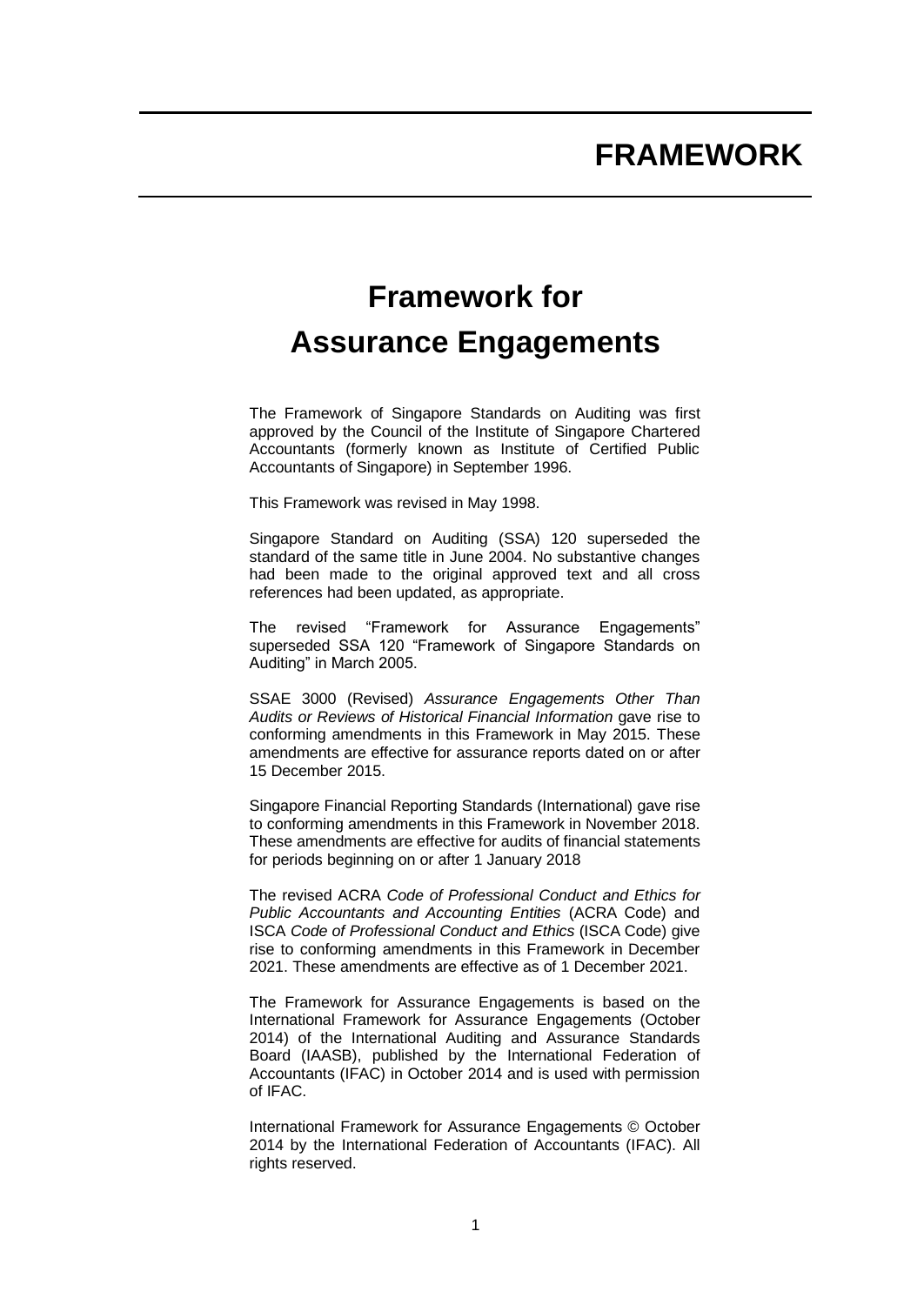#### **SINGAPORE FRAMEWORK FOR ASSURANCE ENGAGEMENTS**

This amended *Singapore Framework for Assurance Engagements* will replace the extant *Singapore Framework for Assurance Engagements* at the time SSAE 3000 (Revised), *Assurance Engagements Other than Audits or Reviews of Historical Financial Information*, comes into effect.

## **CONTENTS**

|                                                                                                      | Paragraph |
|------------------------------------------------------------------------------------------------------|-----------|
| Introduction                                                                                         | $1 - 4$   |
| <b>Ethical Principles and Quality Control Standards</b>                                              | $5-9$     |
| Description of Assurance Engagements                                                                 | $10 - 11$ |
| Attestation Engagements and Direct Engagements                                                       | $12 - 13$ |
| Reasonable Assurance Engagements and Limited Assurance<br>Engagements                                | $14 - 16$ |
| Scope of the Framework                                                                               | $17 - 19$ |
| Reports on Non-Assurance Engagements                                                                 | $20 - 21$ |
| Preconditions for an Assurance Engagement                                                            | $22 - 25$ |
| Elements of an Assurance Engagement                                                                  | 26        |
| <b>Three Party Relationship</b>                                                                      | 27-38     |
| <b>Underlying Subject Matter</b>                                                                     | $39 - 41$ |
| Criteria                                                                                             | 42-49     |
| Evidence                                                                                             | $50 - 82$ |
| <b>Assurance Report</b>                                                                              | 83-92     |
| <b>Other Matters</b>                                                                                 | 93-95     |
| Inappropriate Use of the Practitioner's Name                                                         | 96        |
| Appendix 1: Pronouncements Issued by ISCA, and Their<br>Relationship to Each Other and the ACRA Code |           |
| Appendix 2: Attestation Engagements and Direct Engagements                                           |           |
| Appendix 3: The Parties to an Assurance Engagement                                                   |           |
| Appendix 4: Categorisation of Underlying Subject Matters                                             |           |
|                                                                                                      |           |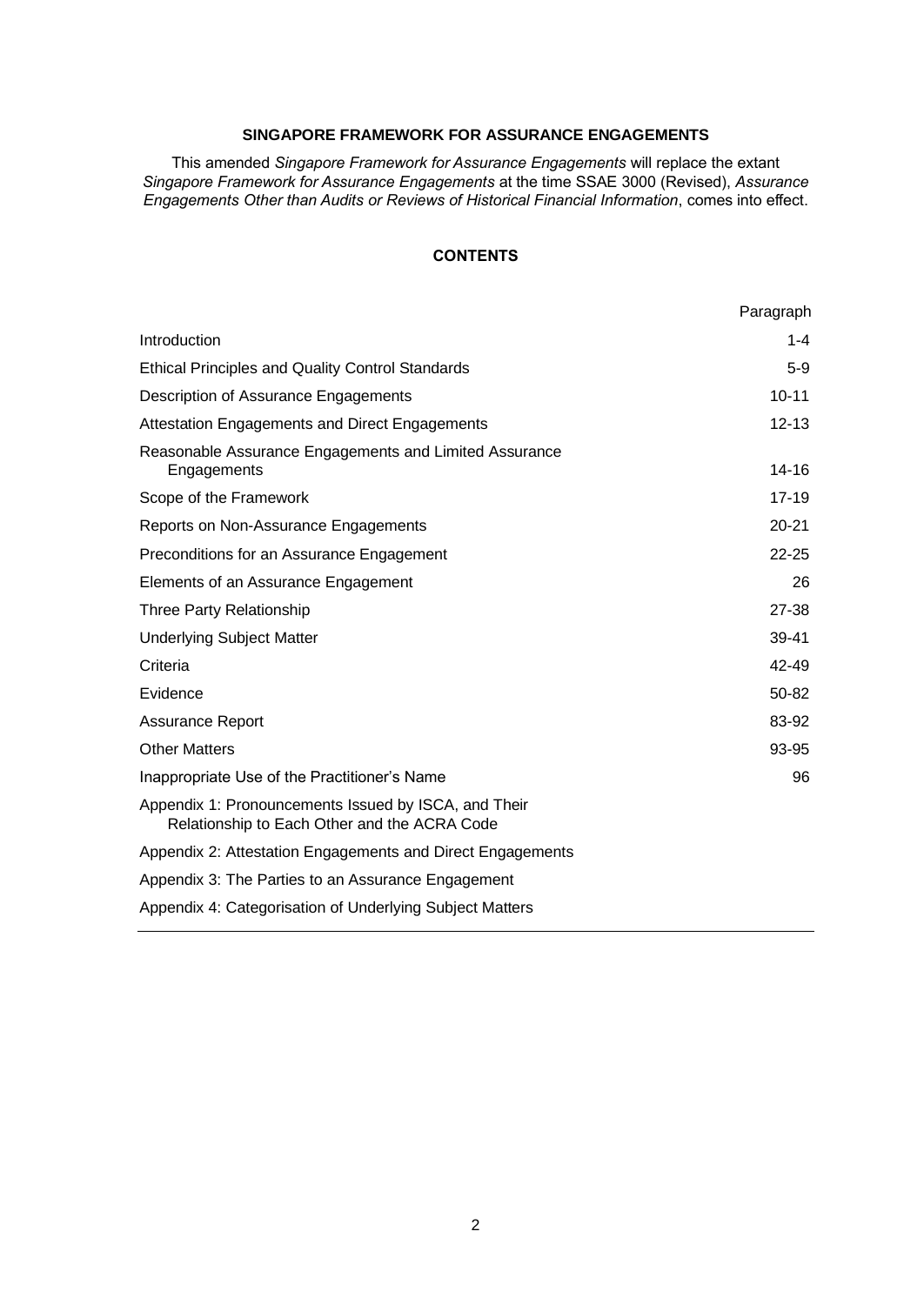# **FRAMEWORK**

## **Foreword**

This Framework is based on International Framework for Assurance Engagements.

## **Introduction**

- 1. This Framework is issued solely to facilitate understanding of the elements and objectives of an assurance engagement and the engagements to which Singapore Standards on Auditing (SSAs), Singapore Standards on Review Engagements (SSREs) and Singapore Standards on Assurance Engagements (SSAEs) (hereinafter referred to as Assurance Standards) apply.
- 2. This Framework is not a Standard and, accordingly, does not establish any requirements (or basic principles or essential procedures) for the performance of audits, reviews, or other assurance engagements.<sup>1</sup> An assurance report cannot, therefore, claim that an engagement has been conducted in accordance with this Framework, but rather should refer to relevant Assurance Standards. Assurance Standards contain objectives, requirements, application and other explanatory material, introductory material and definitions that are consistent with this Framework, and are to be applied in audit, review, and other assurance engagements. Appendix 1 illustrates the ambit of pronouncements issued by the Institute of Singapore Chartered Accountants (ISCA) and their relationship to each other and to the Accounting and Corporate Regulatory Authority (ACRA) *Code of Professional Conduct and Ethics for Public Accountants and Accounting Entities* (ACRA Code).
- 3. This Framework provides a frame of reference for
	- (a) Assurance practitioners;
	- (b) Others involved with assurance engagements, including the intended users of an assurance report and those engaging a practitioner (the "engaging party"); and
	- (c) ISCA in its development of Assurance Standards, Practice Notes and other papers.
- 4. The following is an overview of this Framework:
	- *Introduction*: This Framework deals with assurance engagements performed by practitioners.
	- *Description of assurance engagements*: This section describes assurance engagements and distinguishes direct engagements from attestation engagements, and reasonable assurance engagements from limited assurance engagements.
	- *Scope of the Framework*: This section distinguishes assurance engagements from other engagements, such as consulting engagements.
	- *Preconditions for an assurance engagement*: This section sets out preconditions for a practitioner to accept an assurance engagement.
	- *Elements of an assurance engagement*: This section identifies and discusses five elements assurance engagements exhibit: a three party relationship; an underlying subject matter; criteria; evidence; and an assurance report. It further explains important distinctions between reasonable assurance engagements and limited assurance engagements. This section also discusses, for example, the significant variation in the underlying subject matters of assurance engagements, the required characteristics of suitable criteria, the role of risk and materiality in assurance engagements, and how

<sup>1</sup> See the *Preface to the Singapore Quality Control, Auditing, Review, Other Assurance and Related Services Pronouncements*.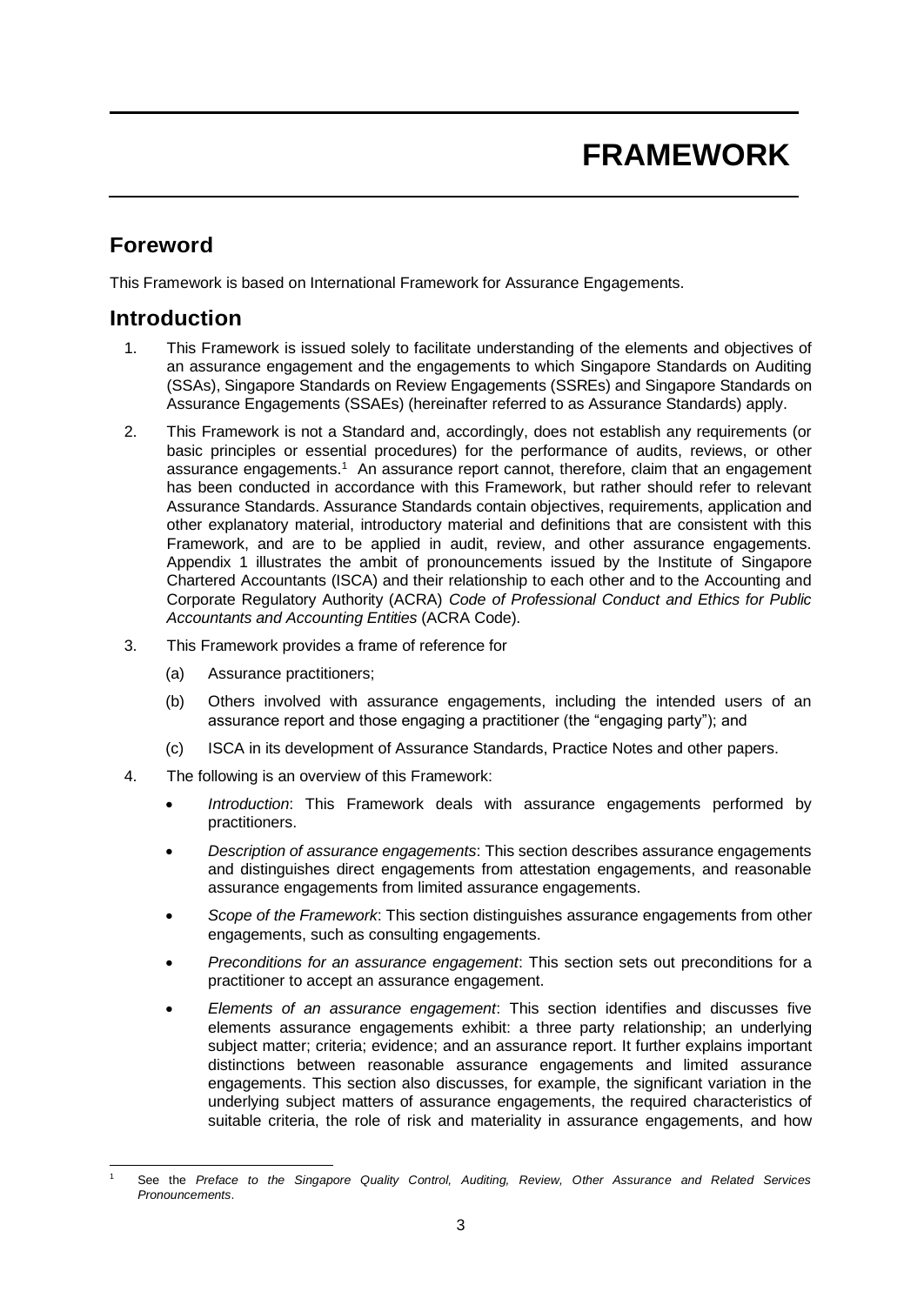conclusions are expressed in reasonable assurance engagements and in limited assurance engagements.

• *Other matters*: This section discusses communication responsibilities other than the practitioner's assurance report, documentation, and the implications of a practitioner's association with an underlying subject matter or with subject matter information.

## **Ethical Principles and Quality Control Standards**

- 5. Quality control within firms that perform assurance engagements, and compliance with ethical principles, including independence requirements, are widely recognised as being in the public interest and an integral part of high-quality assurance engagements. Such engagements are performed in accordance with Assurance Standards, which are premised on the basis that:
	- (a) The members of the engagement team and the engagement quality control reviewer (for those engagements where one has been appointed) are subject to the provisions of the ACRA Code related to assurance engagements, other professional requirements, or requirements in law or regulation, that are at least demanding; and
	- (b) The practitioner performing the engagement is a member of a firm that is subject to SSQC 1,<sup>2</sup> or other professional requirements, or requirements in law or regulation, regarding the firm's responsibility for its system of quality control, that are at least as demanding as SSQC 1.

#### *The ACRA Code*

- 6. The ACRA Code establishes the following fundamental principles of ethics, which are:
	- (a) Integrity;
	- (b) Objectivity;
	- (c) Professional competence and due care;
	- (d) Confidentiality; and
	- (e) Professional behavior.

The fundamental principles of ethics establish the standard of behavior expected of a professional accountant.

- 7. The ACRA Code provides a conceptual framework that professional accountants are to apply in order to identify, evaluate and address threats to compliance with the fundamental principles.
- 8. The ACRA Code sets out requirements and application material on various topics. The ACRA Code defines independence as comprising both independence of mind and independence in appearance. Independence safeguards the ability to form an assurance conclusion without being affected by influences that might compromise that conclusion. Independence enhances the ability to act with integrity, to be objective and to maintain an attitude of professional scepticism.

<sup>2</sup> Singapore Standard on Quality Control (SSQC) 1, *Quality Control for Firms that Perform Audits and Reviews of Financial Statements, and Other Assurance and Related Services Engagements*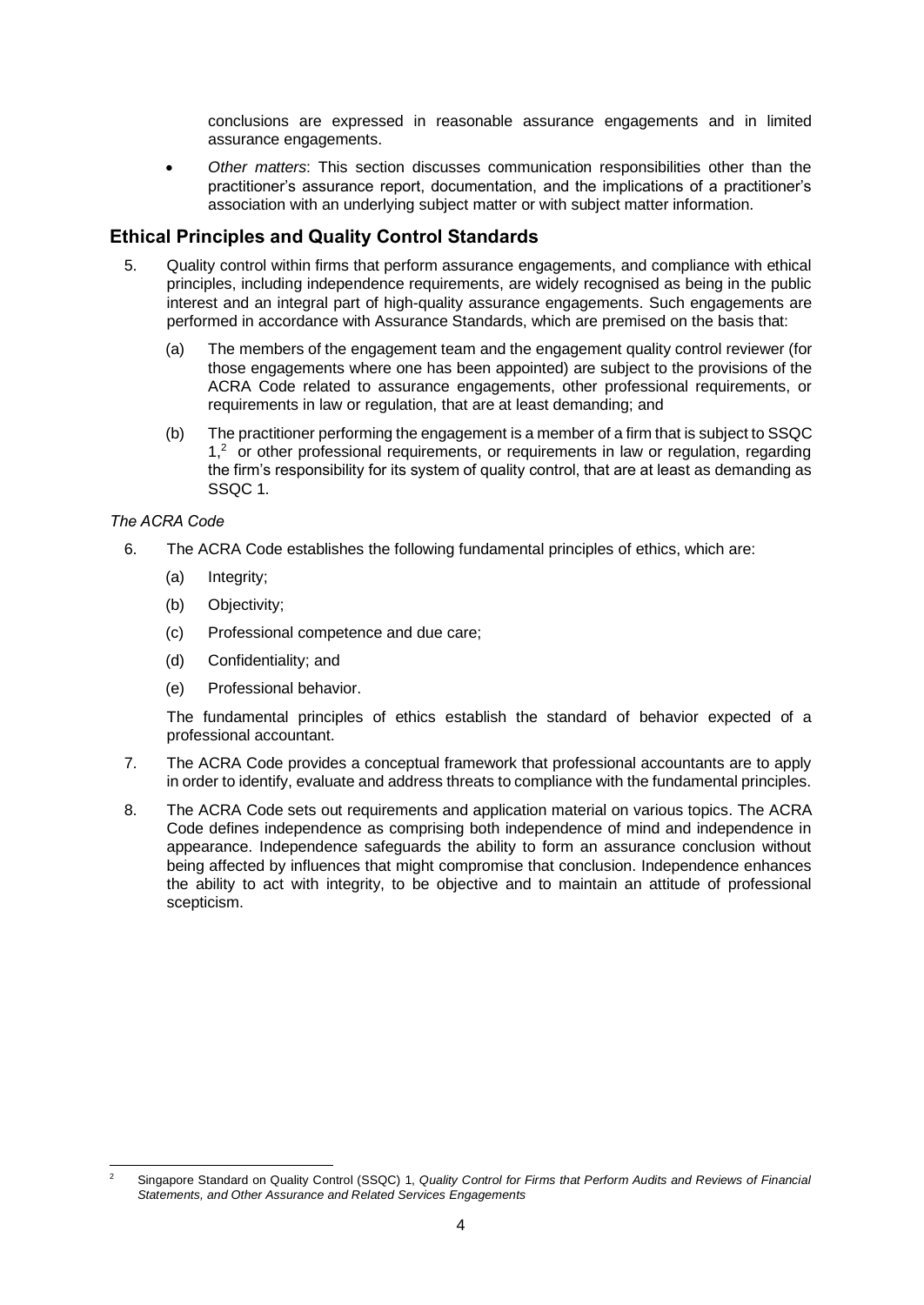#### *SSQC 1*

- 9. SSQC 1 deals with the firm's responsibilities to establish and maintain its system of quality control for assurance engagements. Compliance with SSQC 1 requires, among other things, that the firm establish and maintain a system of quality control that includes policies and procedures addressing each of the following elements, and that it documents its policies and procedures and communicates them to the firm's personnel:
	- (a) Leadership responsibilities for quality within the firm;
	- (b) Relevant ethical requirements;
	- (c) Acceptance and continuance of client relationships and specific engagements;
	- (d) Human resources;
	- (e) Engagement performance; and
	- (f) Monitoring.

### **Description of Assurance Engagements**

- 10. An assurance engagement is an engagement in which a practitioner aims to obtain sufficient appropriate evidence in order to express a conclusion designed to enhance the degree of confidence of the intended users other than the responsible party about the outcome of the measurement or evaluation of an underlying subject matter against criteria.
- 11. The outcome of the measurement or evaluation of an underlying subject matter is the information that results from applying the criteria to the underlying subject matter. For example:
	- The financial statements (outcome) result from measuring an entity's financial position, financial performance and cash flows (underlying subject matter) by applying a financial reporting framework (criteria).
	- A statement about the effectiveness of internal control (outcome) results from evaluating the effectiveness of an entity's internal control process (underlying subject matter) by applying relevant criteria.
	- Entity-specific performance measures (outcome) result from measuring various aspects of performance (underlying subject matter) by applying relevant measurement methodologies (criteria).
	- A greenhouse gas statement (outcome) results from measuring an entity's greenhouse emissions (underlying subject matter) by applying recognition, measurement and presentation protocols (criteria).
	- A statement about compliance (outcome) results from evaluating the compliance of an entity (underlying subject matter) with, for example, law and regulation (criteria).

The term "subject matter information" is used to mean the outcome of the measurement or evaluation of an underlying subject matter against the criteria. It is the subject matter information about which the practitioner gathers sufficient appropriate evidence as the basis for the practitioner's conclusion.

## **Attestation Engagements and Direct Engagements**

12. In an attestation engagement, a party other than the practitioner measures or evaluates the underlying subject matter against the criteria. A party other than the practitioner also often presents the resulting subject matter information in a report or statement. In some cases, however, the subject matter information may be presented by the practitioner in the assurance report. The practitioner's conclusion addresses whether the subject matter information is free from material misstatement (see also paragraph 85).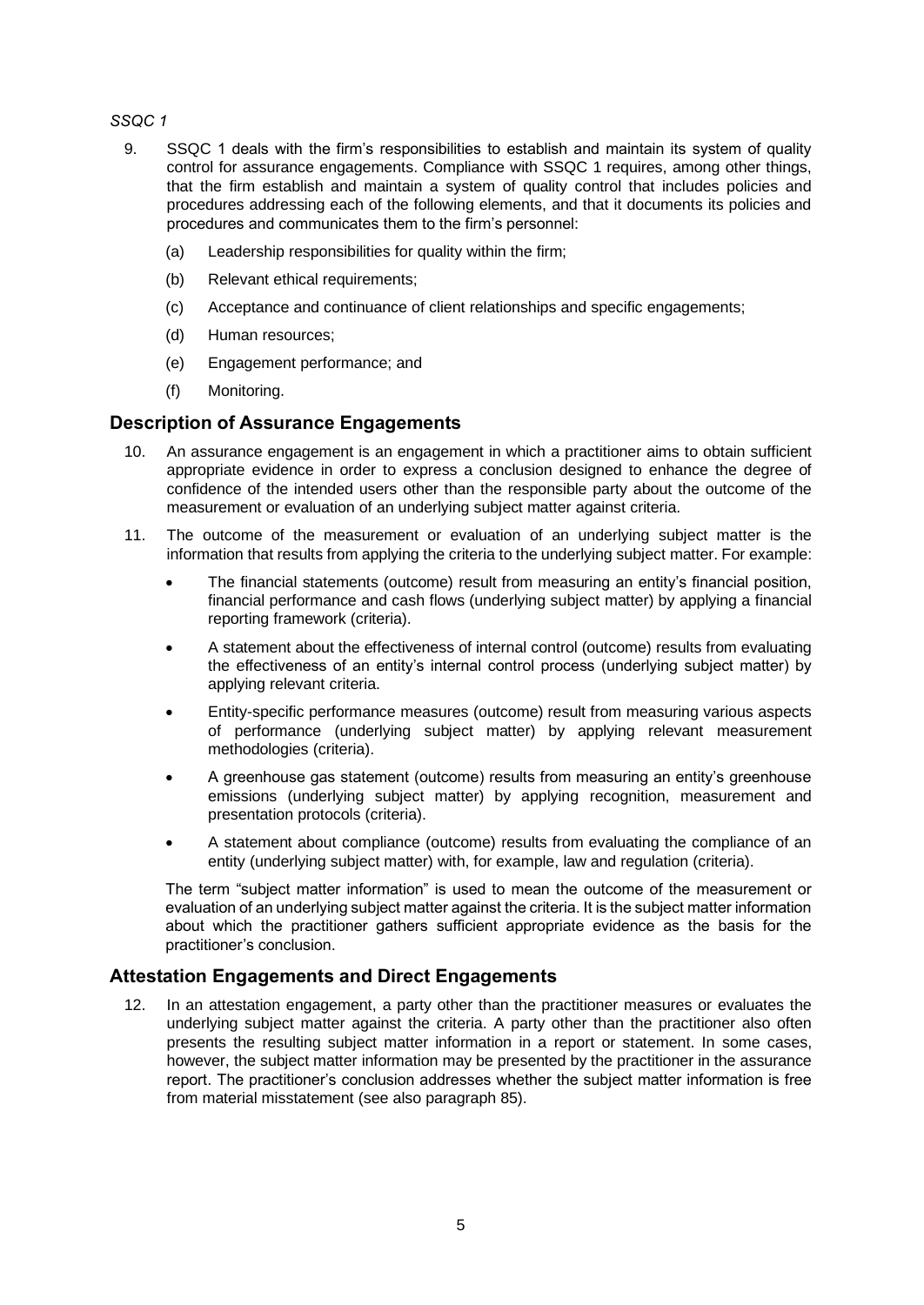13. In a direct engagement, the practitioner measures or evaluates the underlying subject matter against the criteria. In addition, the practitioner applies assurance skills and techniques to obtain sufficient appropriate evidence about the outcome of the measurement or evaluation of the underlying subject matter against the criteria. The practitioner may obtain that evidence simultaneously with the measurement or evaluation of the underlying subject matter, but may also obtain it before or after such measurement or evaluation. In a direct engagement, the practitioner's conclusion addresses the reported outcome of the measurement or evaluation of the underlying subject matter against the criteria and is phrased in terms of the underlying subject matter and the criteria. In some direct engagements, the practitioner's conclusion is, or is part of, the subject matter information (see also Appendix 2).

### **Reasonable Assurance Engagements and Limited Assurance Engagements**

- 14. In a reasonable assurance engagement, the practitioner reduces engagement risk to an acceptably low level in the circumstances of the engagement as the basis for the practitioner's conclusion. The practitioner's conclusion is expressed in a form that conveys the practitioner's opinion on the outcome of the measurement or evaluation of the underlying subject matter against criteria.
- 15. In a limited assurance engagement, the practitioner reduces engagement risk to a level that is acceptable in the circumstances of the engagement but where that risk is greater than for a reasonable assurance engagement as the basis for expressing a conclusion in a form that conveys whether, based on the procedures performed and evidence obtained, a matter(s) has come to the practitioner's attention to cause the practitioner to believe the subject matter information is materially misstated. The nature, timing and extent of procedures performed in a limited assurance engagement is limited compared with that necessary in a reasonable assurance engagement but is planned to obtain a level of assurance that is, in the practitioner's professional judgement, meaningful. To be meaningful, the level of assurance obtained by the practitioner is likely to enhance the intended users' confidence about the subject matter information to a degree that is clearly more than inconsequential.
- 16. Across the range of all limited assurance engagements, what is meaningful assurance can vary from just above assurance that is likely to enhance the intended users' confidence about the subject matter information to a degree that is clearly more than inconsequential to just below reasonable assurance. What is meaningful in a particular engagement represents a judgement within that range that depends on the engagement circumstances, including the information needs of intended users as a group, the criteria, and the underlying subject matter of the engagement. In some cases, the consequences to intended users of receiving an inappropriate conclusion may be so great that a reasonable assurance engagement is needed for the practitioner to obtain assurance that is meaningful in the circumstances.

## **Scope of the Framework**

- 17. Not all engagements performed by practitioners are assurance engagements. Other frequently performed engagements that are not consistent with the description in paragraph 10 above (and therefore are not covered by this Framework) include:
	- Engagements covered by Singapore Standards on Related Services (SSRSs), such as agreed-upon procedures and compilation engagements.<sup>3</sup>
	- The preparation of tax returns where no assurance conclusion is expressed.
	- Consulting (or advisory) engagements, $4$  such as management and tax consulting.

<sup>3</sup> SSRS 4400, *Engagements to Perform Agreed-Upon Procedures Regarding Financial Information*, and SSRS 4410 (Revised), *Compilation Engagements*

<sup>4</sup> In a consulting engagement, the practitioner applies technical skills, education, observations, experiences, and knowledge of the consulting process. Consulting engagements involve an analytical process that typically involves some combination of activities relating to: objective-setting, fact-finding, definition of problems or opportunities, evaluation of alternatives, development of recommendations including actions, communication of results, and sometimes implementation and followup. Reports (if issued) are generally written in a narrative (or "long-form") style. Generally the work performed is only for the use and benefit of the client. The nature and scope of work is determined by agreement between the practitioner and the client. Any service that meets the definition of an assurance engagement is not a consulting engagement but an assurance engagement.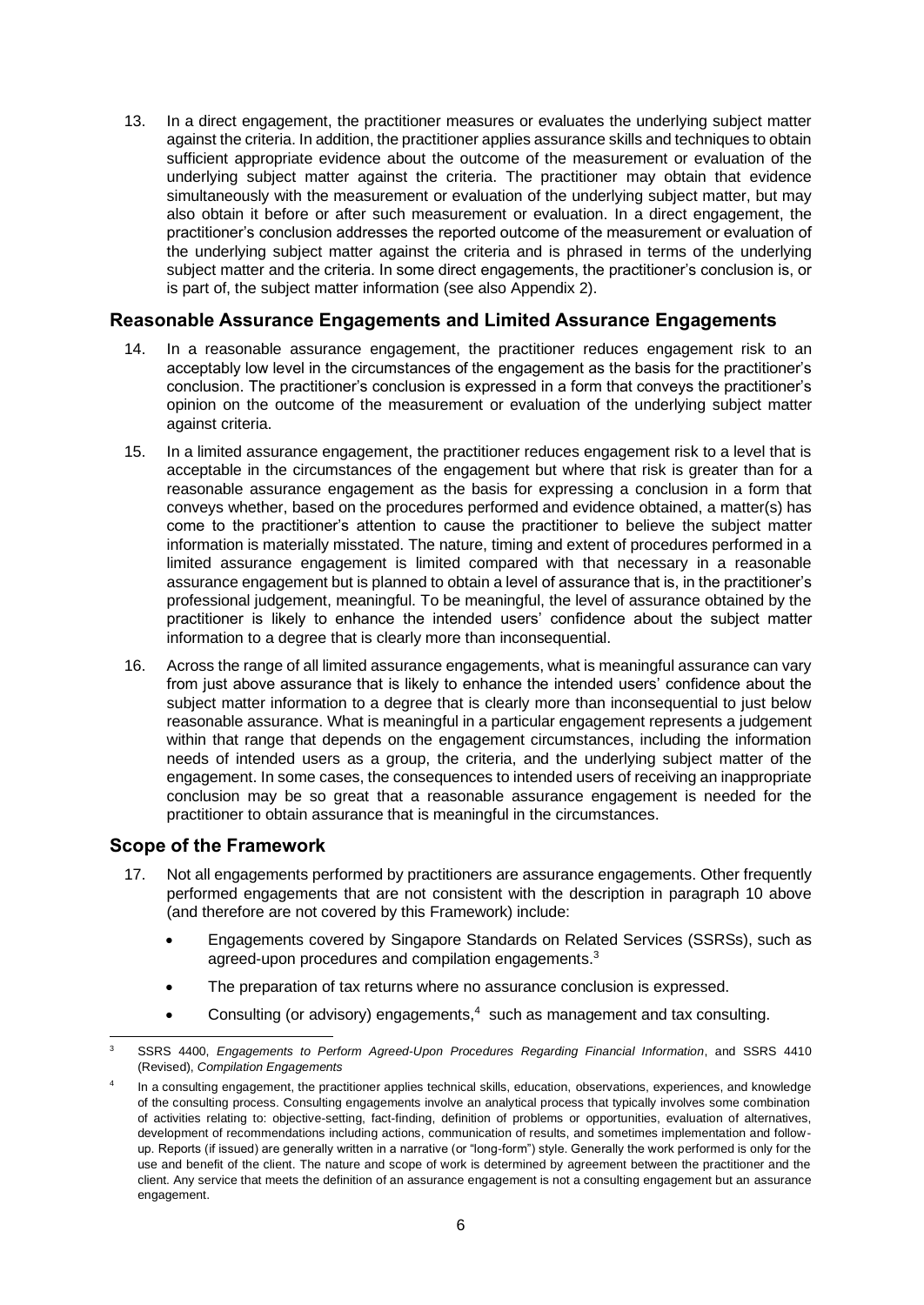- 18. An assurance engagement may be part of a larger engagement, for example, when a business acquisition consulting engagement includes a requirement to obtain assurance regarding historical or prospective financial information. In such circumstances, this Framework is relevant only to the assurance portion of the engagement.
- 19. The following engagements, which may be consistent with the description in paragraph 10, are not considered assurance engagements in terms of this Framework:
	- (a) Engagements to testify in legal proceedings regarding accounting, auditing, taxation or other matters; and
	- (b) Engagements that include professional opinions, views or wording from which a user may derive some assurance, if all of the following apply:
		- (i) Those opinions, views or wording are merely incidental to the overall engagement;
		- (ii) Any written report issued is expressly restricted for use by only the intended users specified in the report;
		- (iii) Under a written understanding with the specified intended users, the engagement is not intended to be an assurance engagement; and
		- (iv) The engagement is not represented as an assurance engagement in the practitioner's report.

#### **Reports on Non-Assurance Engagements**

- 20. A practitioner reporting on an engagement that is not an assurance engagement within the scope of this Framework clearly distinguishes that report from an assurance report. So as not to confuse users, a report that is not an assurance report avoids, for example:
	- Implying compliance with this Framework, or with Assurance Standards.
	- Inappropriately using the words "assurance," "audit" or "review."
	- Including a statement that could reasonably be mistaken for a conclusion based on sufficient appropriate evidence that is designed to enhance the degree of confidence of intended users about the outcome of the measurement or evaluation of an underlying subject matter against criteria.
- 21. The practitioner and the responsible party may agree to apply the principles of this Framework to an engagement when there are no intended users other than the responsible party but where all other requirements of relevant Assurance Standards are met. In such cases, the practitioner's report includes a statement restricting the use of the report to the responsible party.

#### **Preconditions for an Assurance Engagement**

- 22. The following preconditions for an assurance engagement are relevant when considering whether an assurance engagement is to be accepted or continued:
	- (a) The roles and responsibilities of the appropriate parties (that is, the responsible party, the measurer or evaluator, and the engaging party, as appropriate) are suitable in the circumstances; and
	- (b) The engagement exhibits all of the following characteristics:
		- (i) The underlying subject matter is appropriate;
		- (ii) The criteria that the practitioner expects to be applied in the preparation of the subject matter information are suitable to the engagement circumstances, including that they exhibit the characteristics described in paragraph 44;
		- (iii) The criteria that the practitioner expects to be applied in the preparation of the subject matter information will be available to the intended users;
		- (iv) The practitioner expects to be able to obtain the evidence needed to support the practitioner's conclusion;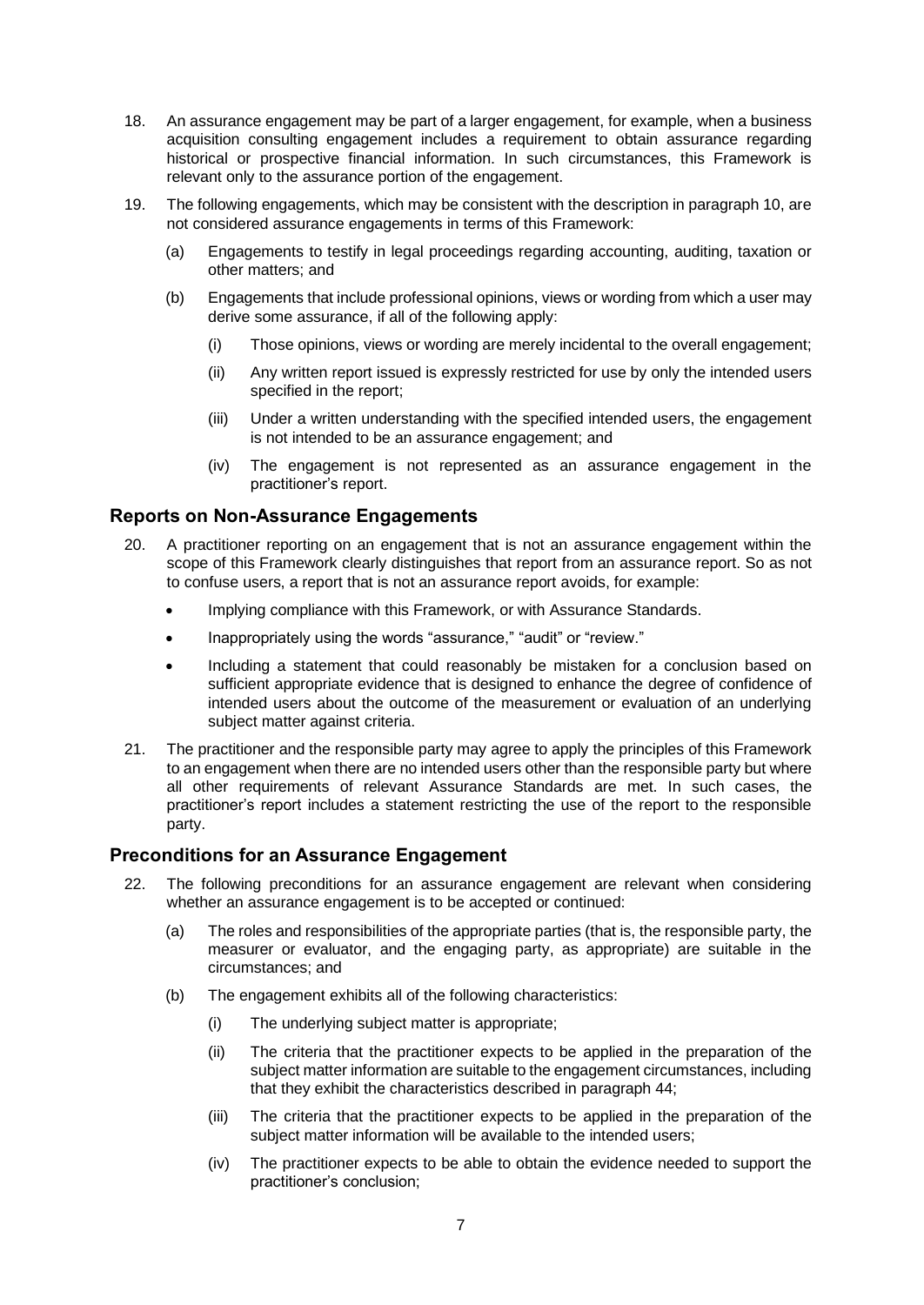- (v) The practitioner's conclusion, in the form appropriate to either a reasonable assurance engagement or a limited assurance engagement, is to be contained in a written report; and
- (vi) A rational purpose including, in the case of a limited assurance engagement, that the practitioner expects to be able to obtain a meaningful level of assurance.
- 23. The underlying subject matters of different assurance engagements can vary greatly. Some underlying subject matters may require specialized skills and knowledge beyond those ordinarily possessed by an individual practitioner. It is important, however, that the practitioner be satisfied that those persons who are to perform the engagement collectively have the appropriate competence and capabilities (see also paragraph 31).
- 24. When a potential engagement cannot be accepted as an assurance engagement, the engaging party may be able to identify a different engagement that will meet the needs of intended users. For example:
	- (a) If the criteria that the practitioner expects to be applied are not suitable, an assurance engagement that meets the other preconditions in paragraph 22 may still be performed if:
		- (i) The practitioner can identify one or more aspects of the underlying subject matter for which those criteria are suitable. In such cases, the practitioner could perform an assurance engagement with respect to that aspect of the underlying subject matter in its own right. In such cases, the assurance report may need to clarify that the report does not relate to the original underlying subject matter in its entirety; or
		- (ii) Alternative criteria suitable for the underlying subject matter can be selected or developed.
	- (b) The engaging party may request an engagement that is not an assurance engagement, such as a consulting or an agreed-upon procedures engagement.
- 25. Having been accepted, it is not appropriate to change an assurance engagement to a nonassurance engagement, or a reasonable assurance engagement to a limited assurance engagement, without reasonable justification. A change in circumstances that affects the intended users' requirements, or a misunderstanding concerning the nature of the engagement, may justify a request for a change in the engagement. If such a change is made, evidence that was obtained prior to the change is not disregarded. An inability to obtain sufficient appropriate evidence to form a reasonable assurance conclusion is not an acceptable reason to change from a reasonable assurance engagement to a limited assurance engagement.

#### **Elements of an Assurance Engagement**

- 26. The following elements of an assurance engagement are discussed in this section:
	- (a) A three party relationship involving a practitioner, a responsible party, and intended users;
	- (b) An appropriate underlying subject matter;
	- (c) Suitable criteria;
	- (d) Sufficient appropriate evidence; and
	- (e) A written assurance report in the form appropriate to a reasonable assurance engagement or a limited assurance engagement.

#### **Three Party Relationship**

- 27. All assurance engagements have at least three separate parties: the practitioner, the responsible party and the intended users. Depending on the engagement circumstances, there may also be a separate role of measurer or evaluator, or engaging party (see also Appendix 3).
- 28. The responsible party and the intended users may be from different entities or the same entity. As an example of the latter case, in a two-tier board structure, the supervisory board may seek assurance about information provided by the executive board of that entity. The relationship between the responsible party and the intended users needs to be viewed within the context of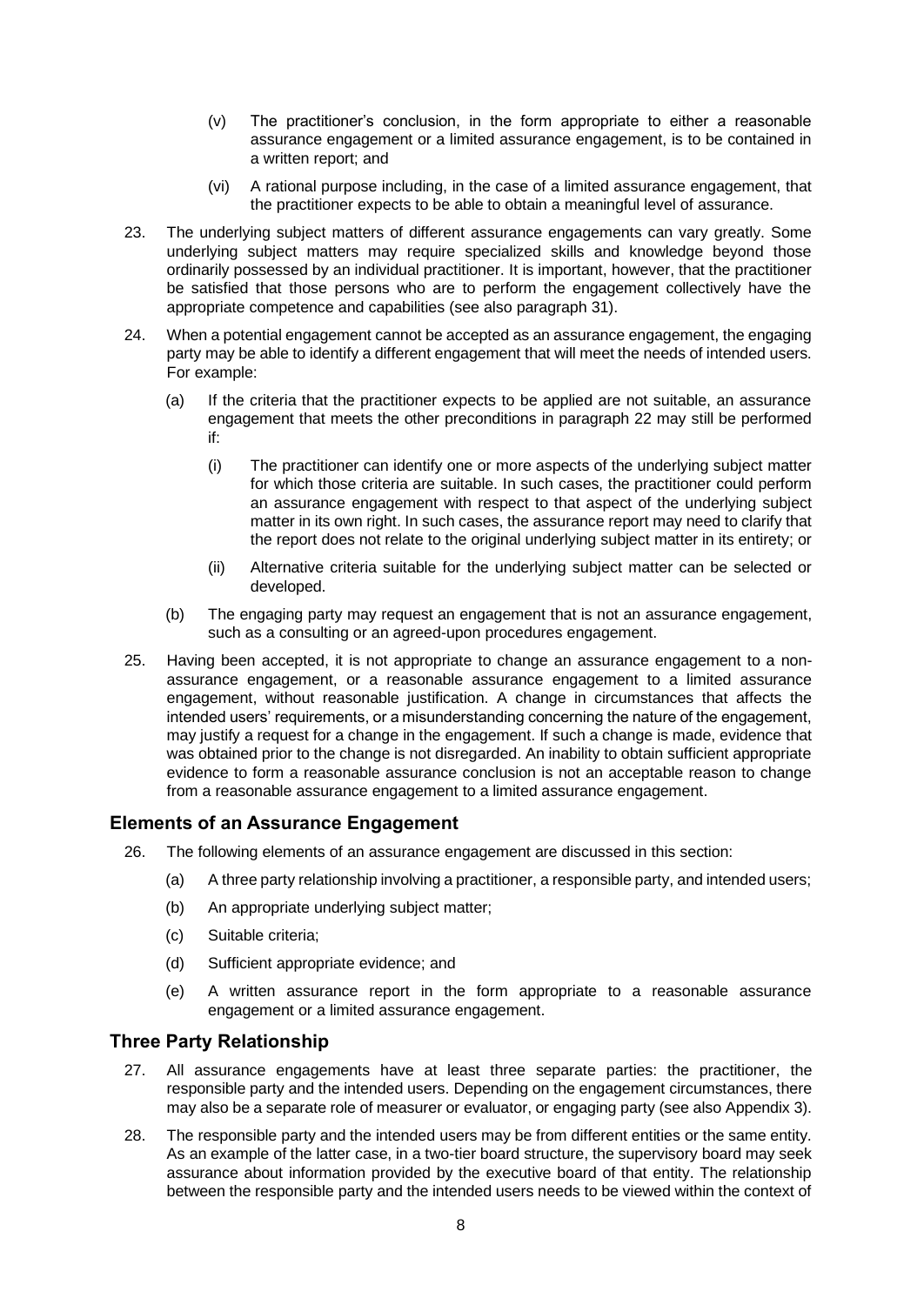a specific engagement and may differ from more traditionally defined lines of responsibility. For example, an entity's senior management (an intended user) may engage a practitioner to perform an assurance engagement on a particular aspect of the entity's activities that is the immediate responsibility of a lower level of management (the responsible party), but for which senior management is ultimately responsible.

#### *Practitioner*

- 29. The "practitioner" is the individual(s) conducting the engagement (usually the engagement partner or other members of the engagement team, or, as applicable, the firm) by applying assurance skills and techniques to obtain reasonable assurance or limited assurance, as appropriate, about whether the subject matter information is free from material misstatement.<sup>5</sup> In a direct engagement, the practitioner both measures or evaluates the underlying subject matter against the criteria and applies assurance skills and techniques to obtain reasonable assurance or limited assurance, as appropriate, about whether the outcome of that measurement or evaluation is free from material misstatement.
- 30. If a competent practitioner other than a professional accountant in public practice chooses to represent compliance with an Assurance Standard, it is important to recognise that those Standards include requirements that reflect the premise in the paragraph 5 regarding the ACRA Code and SSQC 1, or other professional requirements, or requirements in law or regulation that are at least as demanding.
- 31. An engagement is not accepted if preliminary knowledge of the engagement circumstances indicates that ethical requirements regarding competence will not be satisfied. In some cases, these requirements can be satisfied by the practitioner using the work of a practitioner's expert.
- 32. In addition, the practitioner needs to be able to be sufficiently involved in the work of the practitioner's expert and other assurance practitioners to an extent that is sufficient to accept responsibility for the assurance conclusion on the subject matter information, and to obtain the evidence necessary to conclude whether the work of that expert or other assurance practitioner is adequate for the practitioner's purposes.
- 33. The practitioner has sole responsibility for the assurance conclusion expressed, and that responsibility is not reduced by the practitioner's use of the work of a practitioner's expert or other assurance practitioners. Nonetheless, if the practitioner using the work of a practitioner's expert, having followed the relevant Assurance Standards, concludes that the work of that expert is adequate for the practitioner's purposes, the practitioner may accept that expert's findings or conclusions in the expert's field as appropriate evidence.

#### *Responsible Party*

34. The responsible party is the party responsible for the underlying subject matter. In an attestation engagement, the responsible party is often also the measurer or evaluator. The responsible party may or may not be the party that engages the practitioner to perform the assurance engagement (the engaging party).

#### *Intended Users*

- 35. The intended users are the individual(s) or organisation(s), or group(s) thereof that the practitioner expects will use the assurance report. The responsible party can be one of the intended users, but not the only one.
- 36. In some cases, there may be intended users other than those to whom the assurance report is addressed. The practitioner may not be able to identify all those who will read the assurance report, particularly where a large number of people will have access to it. In such cases, particularly where possible users are likely to have a broad range of interests in the underlying subject matter, intended users may be limited to major stakeholders with significant and common interests. Intended users may be identified in different ways, for example, by agreement between the practitioner and the responsible party or engaging party, or by law or regulation.

<sup>5</sup> "Engagement partner" and "firm" should be read as referring to their public sector equivalents where relevant.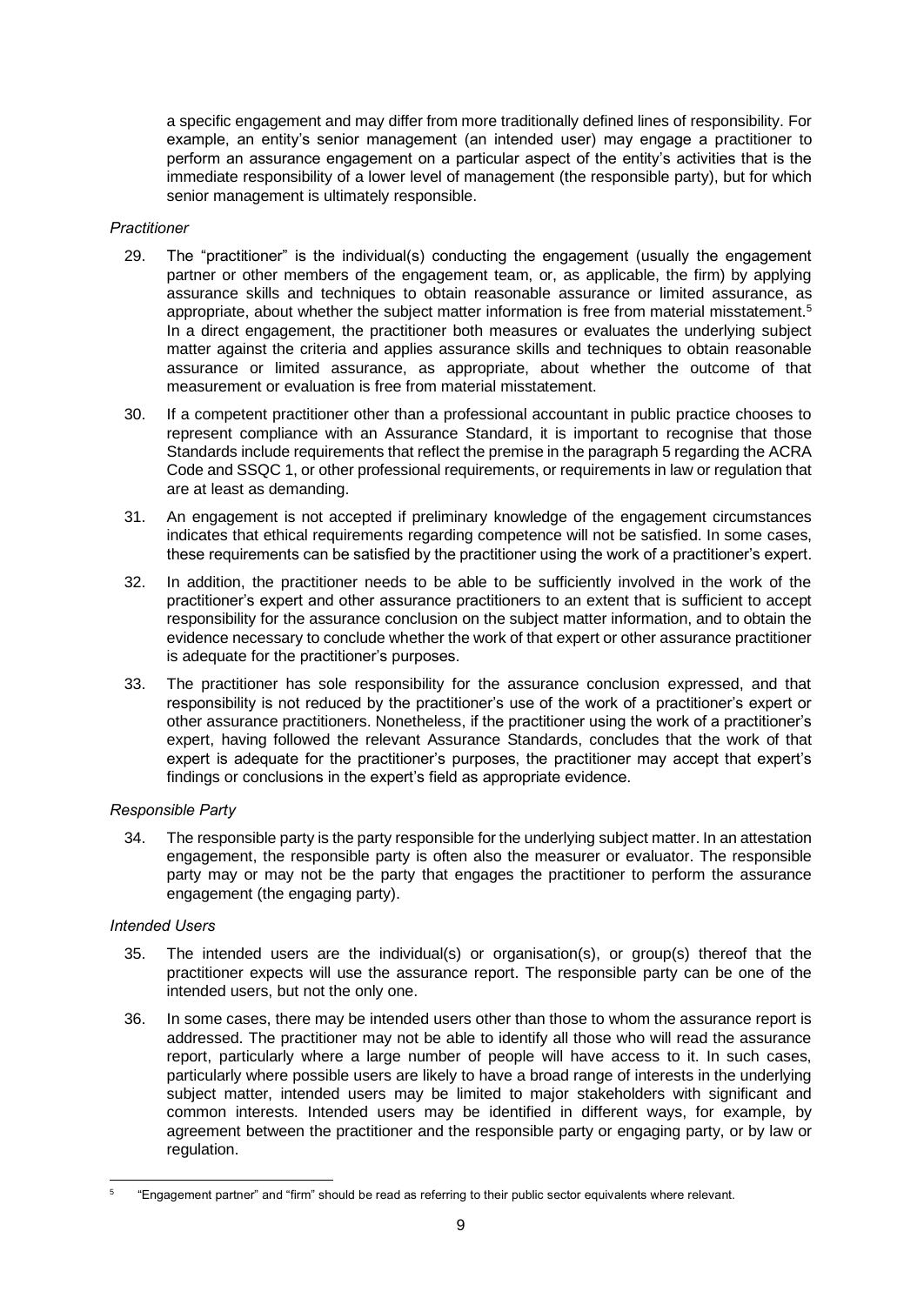- 37. Intended users or their representatives may be directly involved with the practitioner and the responsible party (and the engaging party if different) in determining the requirements of the engagement. Regardless of the involvement of others however, and unlike an agreed-upon procedures engagement (which involves reporting factual findings based upon the procedures agreed with the engaging party and any appropriate third parties, rather than a conclusion):
	- (a) The practitioner is responsible for determining the nature, timing and extent of procedures; and
	- (b) The practitioner may need to perform additional procedures if information comes to the practitioner's attention that differs significantly from that on which the determination of planned procedures was based.
- 38. In some cases, intended users (for example, bankers and regulators) impose a requirement for, or request, the appropriate party(ies) to arrange for an assurance engagement to be performed for a specific purpose. When engagements use criteria that are designed for a specific purpose, the assurance report includes a statement alerting readers to this fact. In addition, the practitioner may consider it appropriate to indicate that the assurance report is intended solely for specific users. Depending on the engagement circumstances, this may be achieved by restricting the distribution or use of the assurance report. While an assurance report may be restricted whenever it is intended only for specified intended users or for a specific purpose, the absence of a restriction regarding a particular user or purpose does not itself indicate that a legal responsibility is owed by the practitioner in relation to that user or for that purpose. Whether a legal responsibility is owed will depend on the circumstances of each case and the relevant jurisdiction.

#### **Underlying Subject Matter**

- 39. The underlying subject matter of an assurance engagement can take many forms, such as:
	- Historical financial performance or condition (for example, historical financial position, financial performance and cash flows) for which the subject matter information may be the recognition, measurement, presentation and disclosure represented in financial statements.
	- Future financial performance or condition (for example, prospective financial position, financial performance and cash flows) for which the subject matter information may be the recognition, measurement, presentation and disclosure represented in a financial forecast or projection.
	- Non-financial performance or conditions (for example, performance of an entity) for which the subject matter information may be key indicators of efficiency and effectiveness.
	- Physical characteristics (for example, capacity of a facility) for which the subject matter information may be a specifications document.
	- Systems and processes (for example, an entity's internal control or IT system) for which the subject matter information may be a statement about effectiveness.
	- Behavior (for example, corporate governance, compliance with regulation, human resource practices) for which the subject matter information may be a statement of compliance or a statement of effectiveness.

Appendix 4 shows a categorisation of the range of possible underlying subject matters with some examples.

- 40. Different underlying subject matters have different characteristics, including the degree to which information about them is qualitative versus quantitative, objective versus subjective, historical versus prospective, and relates to a point in time or covers a period. Such characteristics affect the:
	- (a) Precision with which the underlying subject matter can be measured or evaluated against criteria; and
	- (b) The persuasiveness of available evidence.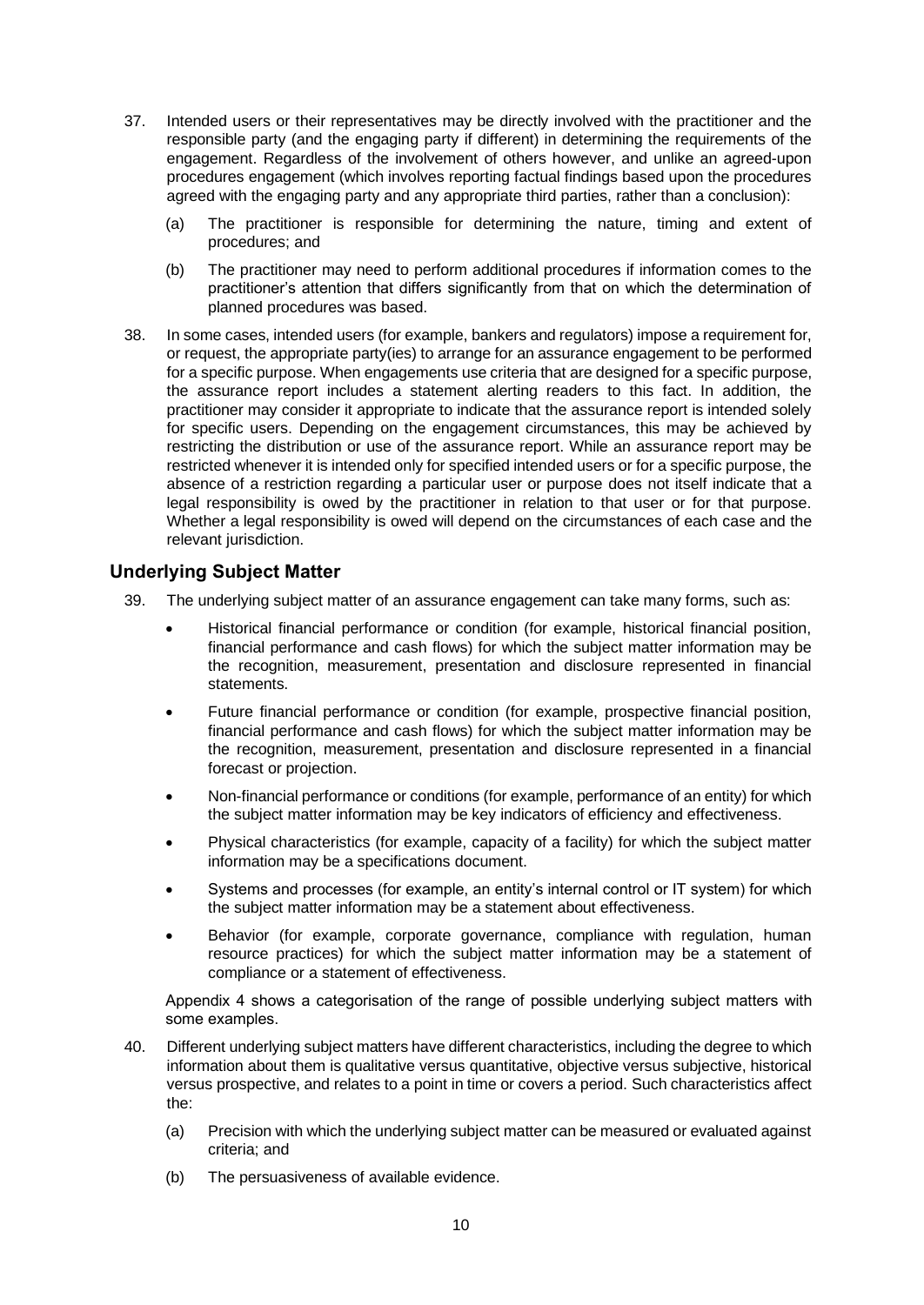The assurance report may note characteristics that are of particular relevance to the intended users.

41. The appropriateness of an underlying subject matter is not affected by the level of assurance, that is, if an underlying subject matter is not appropriate for a reasonable assurance engagement, it is also not appropriate for a limited assurance engagement, and vice versa. An appropriate underlying subject matter is identifiable and capable of consistent measurement or evaluation against the identified criteria such that the resulting subject matter information can be subjected to procedures for obtaining sufficient appropriate evidence to support a reasonable assurance or limited assurance conclusion, as appropriate.

#### **Criteria**

- 42. Criteria are the benchmarks used to measure or evaluate the underlying subject matter. Criteria can be formal, for example in the preparation of financial statements, the criteria may be Singapore Financial Reporting Standards (International) or Financial Reporting Standards in Singapore; when reporting on the operating effectiveness of internal controls, the criteria may be based on an established internal control framework or individual control objectives specifically designed for the purpose; and when reporting on compliance, the criteria may be the applicable law, regulation or contract. Examples of less formal criteria are an internally developed code of conduct or an agreed level of performance (such as the number of times a particular committee is expected to meet in a year).
- 43. Suitable criteria are required for reasonably consistent measurement or evaluation of an underlying subject matter within the context of professional judgement. Without the frame of reference provided by suitable criteria, any conclusion is open to individual interpretation and misunderstanding. Suitable criteria are context-sensitive, that is, relevant to the engagement circumstances. Even for the same underlying subject matter there can be different criteria, which will yield a different measurement or evaluation. For example, one of the criteria a measurer or evaluator might select as a measure of the underlying subject matter of customer satisfaction is the number of customer complaints resolved to the acknowledged satisfaction of the customer, while another measurer or evaluator might select the number of repeat purchases in the three months following the initial purchase. Further, criteria may be suitable for a particular set of engagement circumstances, but may not be suitable for a different set of engagement circumstances. For example, reporting to governments or regulators may require the use of a particular set of criteria, but these criteria may not be suitable for a broader group of users.
- 44. Suitable criteria exhibit the following characteristics:
	- (a) Relevance: Relevant criteria result in subject matter information that assists decisionmaking by the intended users.
	- (b) Completeness: Criteria are complete when subject matter information prepared in accordance with them does not omit relevant factors that could reasonably be expected to affect decisions of the intended users made on the basis of that subject matter information. Complete criteria include, where relevant, benchmarks for presentation and disclosure.
	- (c) Reliability: Reliable criteria allow reasonably consistent measurement or evaluation of the underlying subject matter including, where relevant, presentation and disclosure, when used in similar circumstances by different practitioners.
	- (d) Neutrality: Neutral criteria result in subject matter information that is free from bias as appropriate in the engagement circumstances.
	- (e) Understandability: Understandable criteria result in subject matter information that can be understood by the intended users.
- 45. Vague descriptions of expectations or judgements of an individual's experiences do not constitute suitable criteria.
- 46. The relative importance of each of the above characteristics when assessing the suitability of criteria to a particular engagement is a matter of professional judgement. The suitability of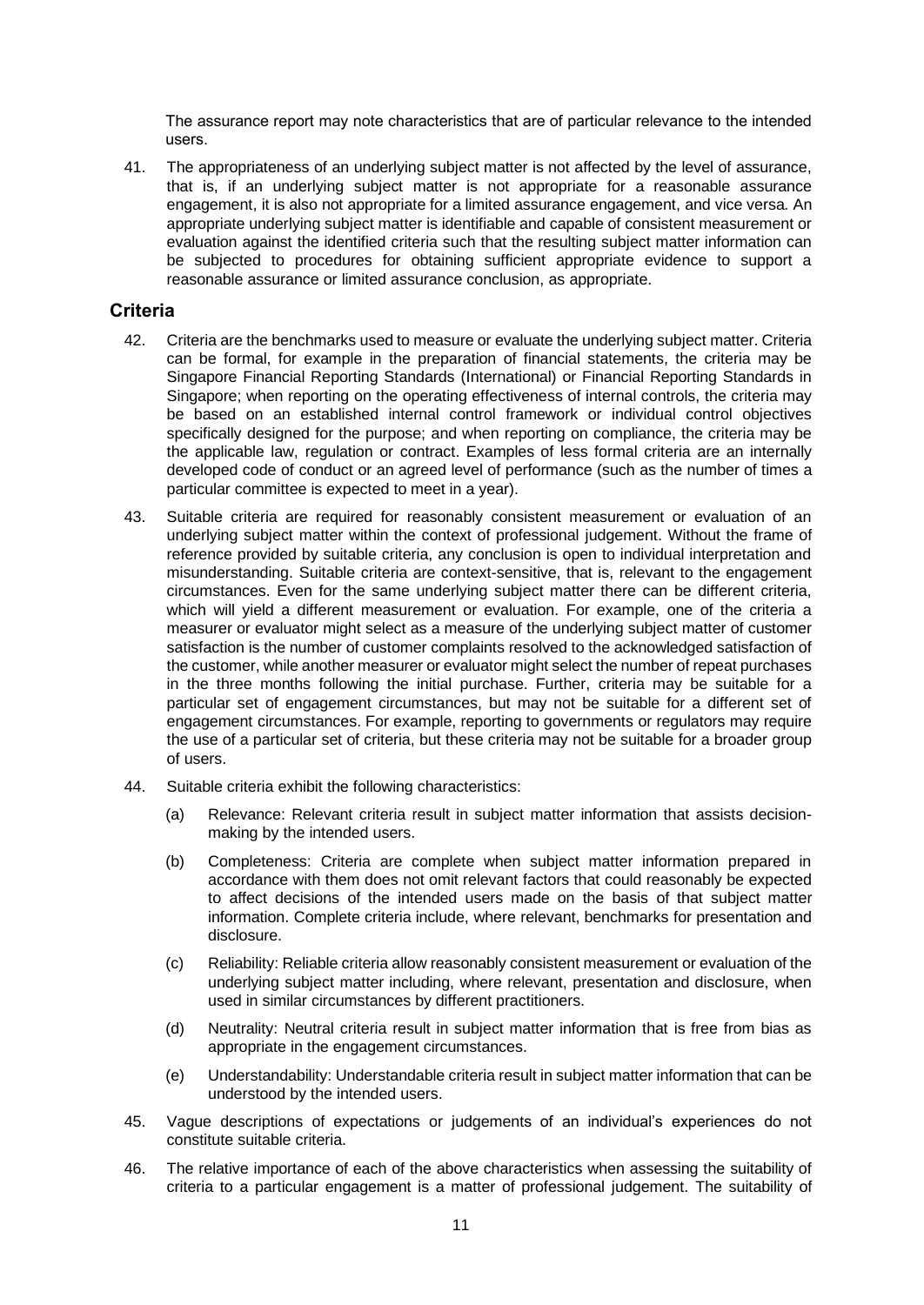criteria is not affected by the level of assurance, that is, if criteria are unsuitable for a reasonable assurance engagement, they are also unsuitable for a limited assurance engagement, and vice versa. Criteria may be prescribed by law or regulation, or issued by authorised or recognised bodies of experts that follow a transparent due process (established criteria). Other criteria may be specifically developed for the purpose of preparing the subject matter information in the particular circumstances of the engagement. Whether criteria are established or specifically developed affects the work needed to assess their suitability for a particular engagement, for example, in the absence of indications to the contrary, established criteria are presumed to be suitable if they are relevant to the intended users' information needs.

- 47. Criteria need to be available to the intended users to allow them to understand how the underlying subject matter has been measured or evaluated. Criteria are made available to the intended users in one or more of the following ways:
	- (a) Publicly.
	- (b) Through inclusion in a clear manner in the presentation of the subject matter information.
	- (c) Through inclusion in a clear manner in the assurance report.
	- (d) By general understanding, for example the criterion for measuring time in hours and minutes.
- 48. Criteria may also be available only to specific intended users, for example the terms of a contract, or criteria issued by an industry association that are available only to those in the industry because they are relevant only to a specific purpose (see also paragraph 38).
- 49. As part of the engagement, the practitioner determines whether the criteria are suitable.

#### **Evidence**

50. Assurance engagements are planned and performed with an attitude of professional scepticism to obtain sufficient appropriate evidence in the context of the engagement about the reported outcome of the measurement or evaluation of the underlying subject matter against the criteria. Professional judgement needs to be exercised in considering materiality, engagement risk, and the quantity and quality of available evidence when planning and performing the engagement, in particular when determining the nature, timing and extent of procedures.

#### *Professional Scepticism*

- 51. Professional scepticism is an attitude that includes being alert to, for example:
	- (a) Evidence that is inconsistent with other evidence obtained;
	- (b) Information that calls into question the reliability of documents and responses to inquiries to be used as evidence;
	- (c) Circumstances that suggest the need for procedures in addition to those required by relevant Assurance Standards; and
	- (d) Conditions that may indicate likely misstatement.
- 52. Maintaining professional scepticism throughout the engagement is necessary to, for example, reduce the risk of:
	- Overlooking unusual circumstances;
	- Overgeneralising when drawing conclusions from observations; and
	- Using inappropriate assumptions in determining the nature, timing and extent of procedures and evaluating the results thereof.
- 53. Professional scepticism is necessary to the critical assessment of evidence. This includes questioning inconsistent evidence and the reliability of documents and responses to inquiries. It also includes consideration of the sufficiency and appropriateness of evidence obtained in the light of the circumstances.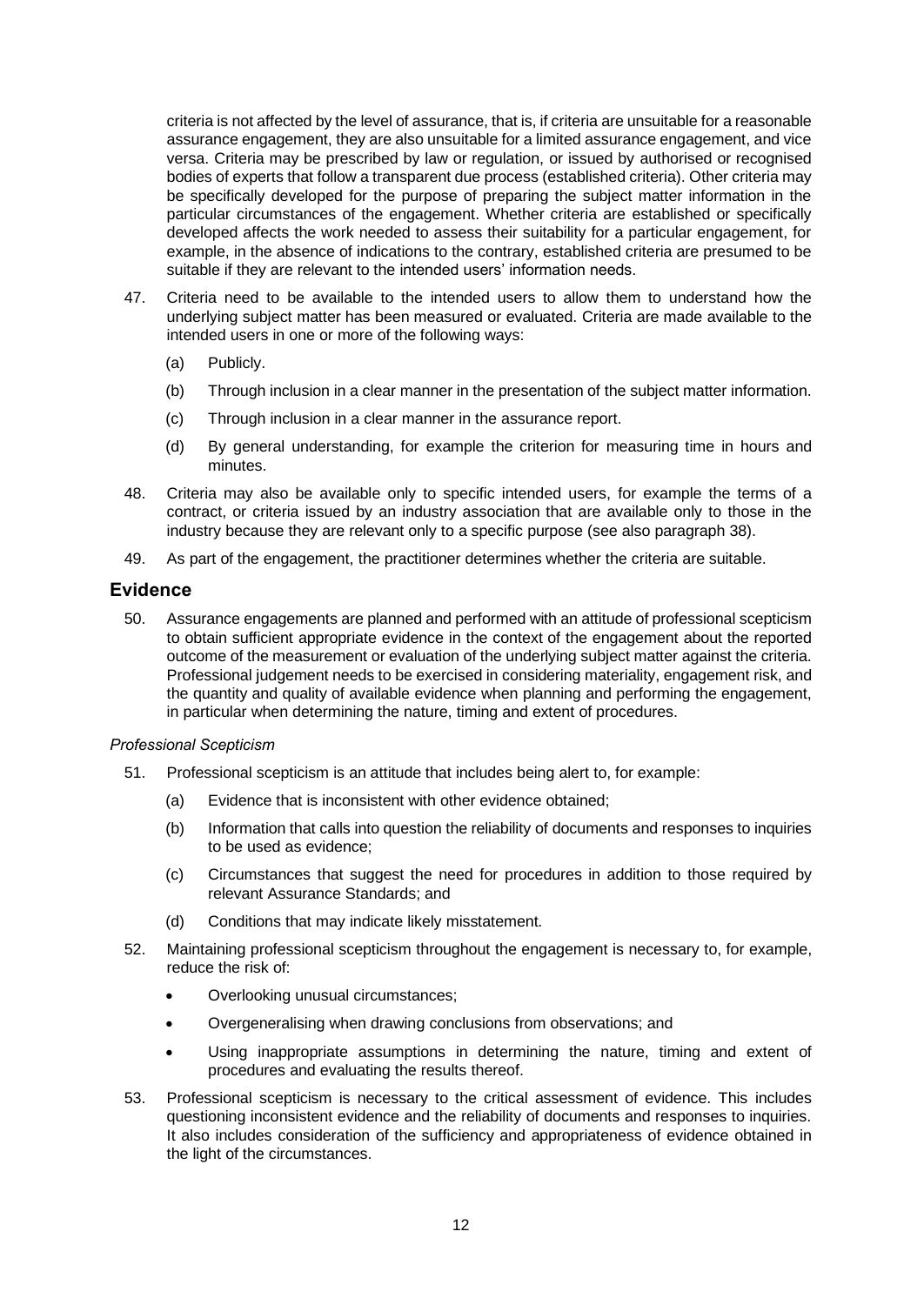- 54. Unless the engagement involves assurance about whether documents are genuine, records and documents may be accepted as genuine unless the practitioner has reason to believe the contrary. Nevertheless, the practitioner considers the reliability of information to be used as evidence.
- 55. The practitioner cannot be expected to disregard past experience of the honesty and integrity of those who provide evidence. Nevertheless, a belief that those who provide evidence are honest and have integrity does not relieve the practitioner of the need to maintain professional scepticism.

#### *Professional Judgement*

- 56. Professional judgement is essential to the proper conduct of an assurance engagement. This is because interpretation of relevant ethical requirements and relevant Assurance Standards and the informed decisions required throughout the engagement cannot be made without the application of relevant training, knowledge and experience to the facts and circumstances. Professional judgement is necessary in particular regarding decisions about:
	- Materiality and engagement risk.
	- The nature, timing and extent of procedures used to meet the requirements of relevant Assurance Standards and obtain evidence.
	- Evaluating whether sufficient appropriate evidence has been obtained, and whether more needs to be done to achieve the objectives of relevant Assurance Standards. In particular, in the case of a limited assurance engagement, professional judgement is required in evaluating whether a meaningful level of assurance has been obtained.
	- In the case of a direct engagement, applying the criteria to the underlying subject matter, and if the practitioner selects or develops the criteria, selecting or developing them. In the case of an attestation engagement, evaluating such judgements made by others.
	- The appropriate conclusions to draw based on the evidence obtained.
- 57. The distinguishing feature of the professional judgement expected of a practitioner is that it is exercised by a practitioner whose training, knowledge and experience have assisted in developing the necessary competencies to achieve reasonable judgements.
- 58. The exercise of professional judgement in any particular case is based on the facts and circumstances that are known by the practitioner. Consultation on difficult or contentious matters during the course of the engagement, both within the engagement team and between the engagement team and others at the appropriate level within or outside the firm assist the practitioner in making informed and reasonable judgements.
- 59. Professional judgement can be evaluated based on whether the judgement reached reflects a competent application of assurance and measurement or evaluation principles and is appropriate in the light of, and consistent with, the facts and circumstances that were known to the practitioner up to the date of the practitioner's assurance report.
- 60. Professional judgement needs to be exercised throughout the engagement. Professional judgement is not to be used as the justification for decisions that are not otherwise supported by the facts and circumstances of the engagement or sufficient appropriate evidence.

#### *Sufficiency and Appropriateness of Evidence*

- 61. The sufficiency and appropriateness of evidence are interrelated. Sufficiency is the measure of the quantity of evidence. The quantity of evidence needed is affected by the risks of the subject matter information being materially misstated (the higher the risks, the more evidence is likely to be required) and also by the quality of such evidence (the higher the quality, the less may be required). Obtaining more evidence, however, may not compensate for its poor quality (see also paragraphs 81–82).
- 62. Appropriateness is the measure of the quality of evidence; that is, its relevance and its reliability in providing support for the practitioner's conclusion.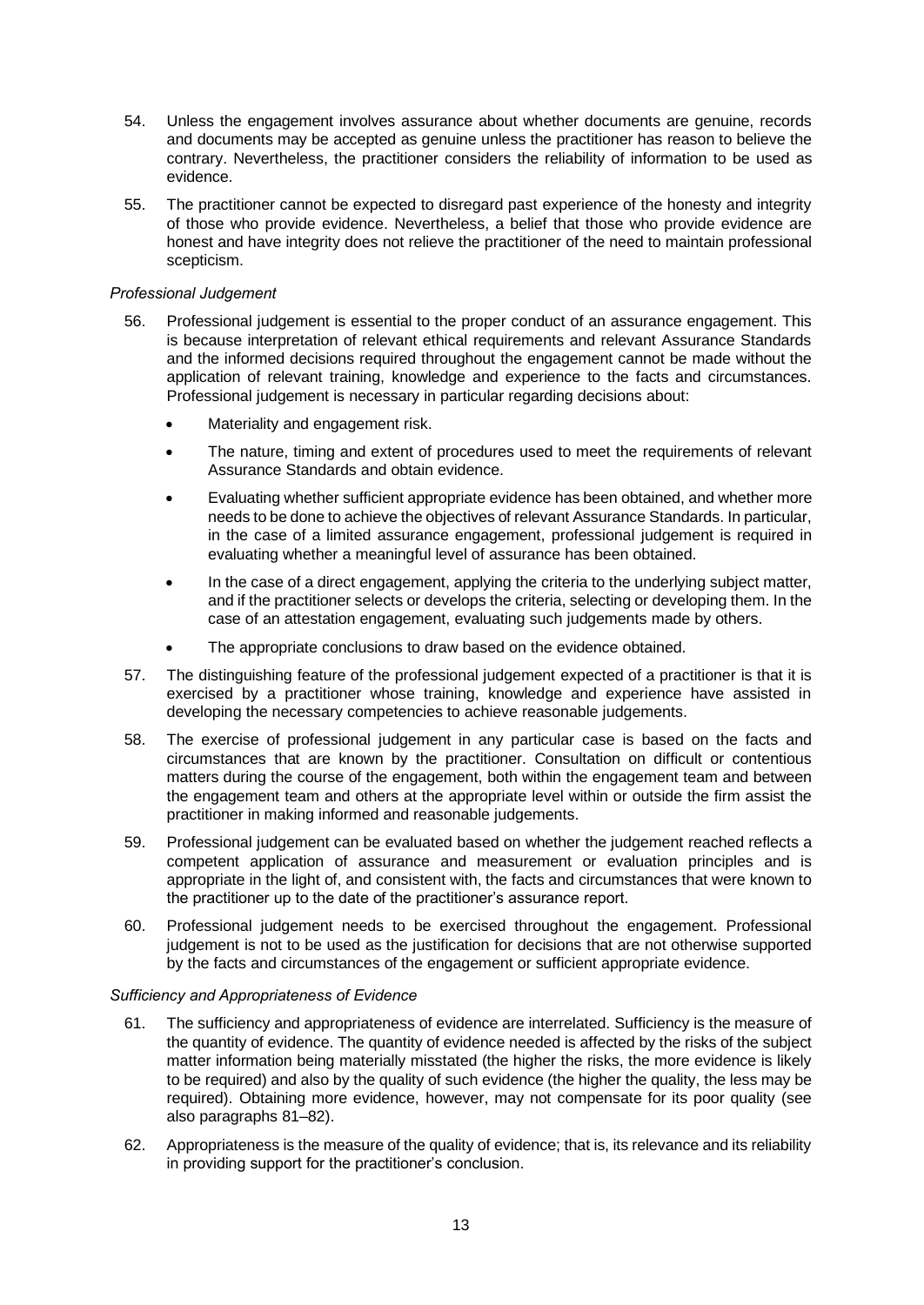- 63. The reliability of evidence is influenced by its source and by its nature, and is dependent on the individual circumstances under which it is obtained. Generalisations about the reliability of various kinds of evidence can be made; however, such generalisations are subject to important exceptions. Even when evidence is obtained from external sources, circumstances may exist that could affect its reliability. For example, evidence obtained from an external source may not be reliable if the source is not knowledgeable or objective. While recognising that exceptions may exist, the following generalisations about the reliability of evidence may be useful:
	- Evidence is more reliable when it is obtained from sources outside the appropriate party(ies).
	- Evidence that is generated internally is more reliable when the related controls are effective.
	- Evidence obtained directly by the practitioner (for example, observation of the application of a control) is more reliable than evidence obtained indirectly or by inference (for example, inquiry about the application of a control).
	- Evidence is more reliable when it exists in documentary form, whether paper, electronic, or other media (for example, a contemporaneously written record of a meeting is ordinarily more reliable than a subsequent oral representation of what was discussed).
- 64. More assurance is ordinarily obtained from consistent evidence obtained from different sources or of a different nature than from items of evidence considered individually. In addition, obtaining evidence from different sources or of a different nature may either corroborate other evidence or indicate that an individual item of evidence is not reliable. When evidence obtained from one source is inconsistent with that obtained from another, it is necessary to determine what additional procedures are needed to resolve the inconsistency.
- 65. In terms of obtaining sufficient appropriate evidence, it is generally more difficult to obtain assurance about subject matter information covering a period than about subject matter information at a point in time. In addition, conclusions provided on processes ordinarily are limited to the period covered by the engagement; the practitioner provides no conclusion about whether the process will continue to function in the specified manner in the future.
- 66. Whether sufficient appropriate evidence has been obtained on which to base the practitioner's conclusion is a matter of professional judgement, which involves considering the relationship between the cost of obtaining evidence and the usefulness of the information obtained. The practitioner uses professional judgement and exercises professional scepticism in evaluating the quantity and quality of evidence, and thus its sufficiency and appropriateness, to support the assurance report.

#### *Materiality*

- 67. Materiality is relevant when planning and performing the assurance engagement, including when determining the nature, timing and extent of procedures, and when evaluating whether the subject matter information is free of misstatement. Professional judgements about materiality are made in light of surrounding circumstances, but are not affected by the level of assurance, that is, for the same intended users and purpose, materiality for a reasonable assurance engagement is the same as for a limited assurance engagement because materiality is based on the information needs of intended users.
- 68. Misstatements, including omissions, are considered to be material if they, individually or in the aggregate, could reasonably be expected to influence relevant decisions of intended users taken on the basis of the subject matter information. The practitioner's consideration of materiality is a matter of professional judgement, and is affected by the practitioner's perception of the common information needs of intended users as a group. Unless the engagement has been designed to meet the particular information needs of specific users, the possible effect of misstatements on specific users, whose information needs may vary widely, is not ordinarily considered.
- 69. Materiality is considered in the context of qualitative factors and, when applicable, quantitative factors. The relative importance of qualitative and quantitative factors when considering materiality in a particular engagement is a matter for professional judgement.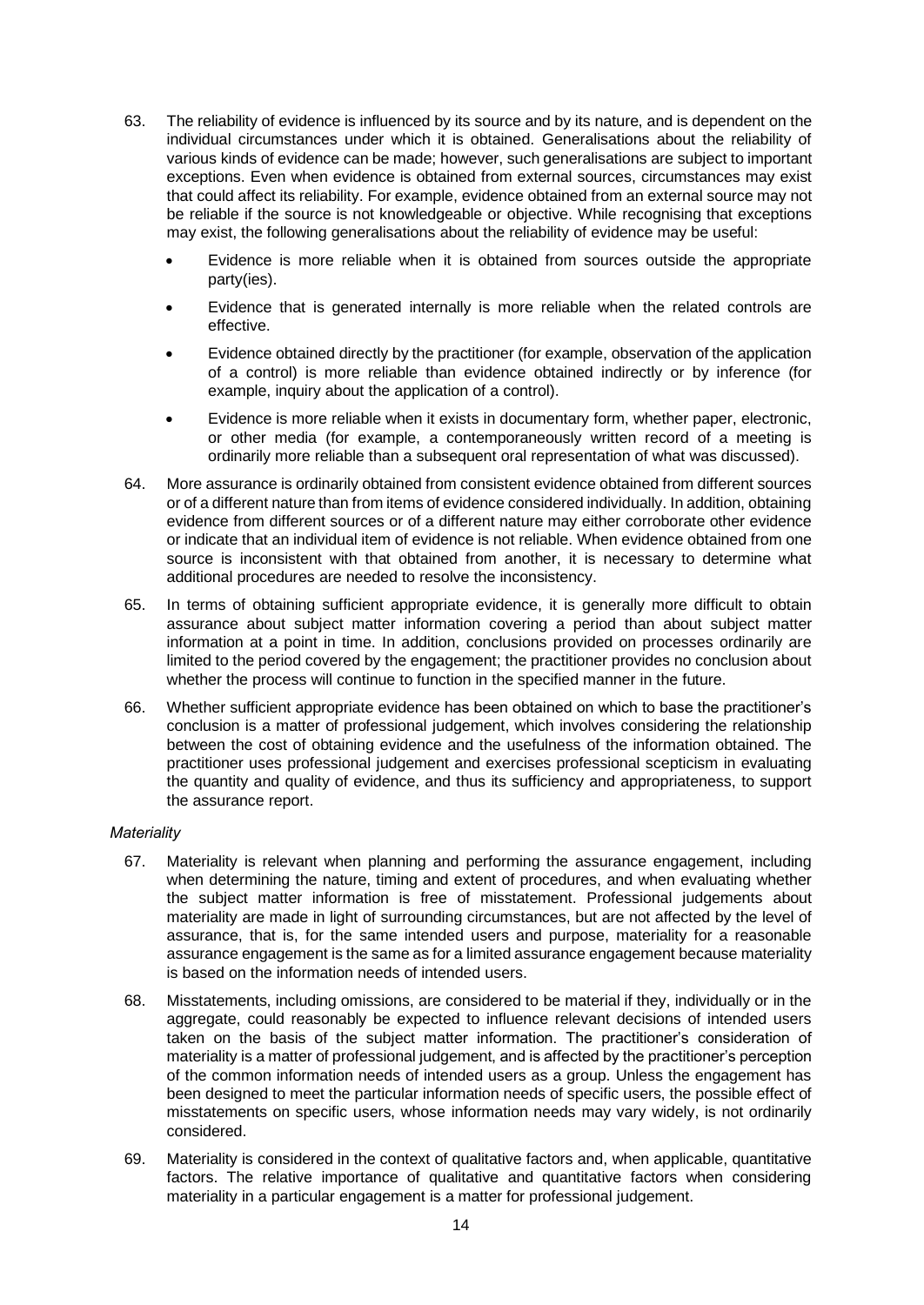70. Materiality relates to the information covered by the practitioner's assurance report. Therefore, when the engagement covers some, but not all aspects of the subject matter information, materiality is considered in relation to only that portion of the subject matter information that is covered by the engagement.

#### *Engagement Risk*

- 71. Subject matter information can fail to be properly expressed in the context of the underlying subject matter and the criteria, and can therefore be misstated, potentially to a material extent. This occurs when the subject matter information does not properly reflect the application of the criteria to measure or evaluate the underlying subject matter.
- 72. Engagement risk is the risk that the practitioner expresses an inappropriate conclusion when the subject matter information is materially misstated. Engagement risk does not refer to or include the practitioner's business risks, such as loss from litigation, adverse publicity, or other events arising in connection with particular subject matter information.
- 73. Reducing engagement risk to zero is very rarely attainable or cost beneficial and, therefore, "reasonable assurance" is less than absolute assurance, as a result of factors such as the following:
	- The use of selective testing.
	- The inherent limitations of internal control.
	- The fact that much of the evidence available to the practitioner is persuasive rather than conclusive.
	- The use of professional judgement in gathering and evaluating evidence and forming conclusions based on that evidence.
	- In some cases, the characteristics of the underlying subject matter when measured or evaluated against the criteria.
- 74. In general, engagement risk can be represented by the following components, although not all of these components will necessarily be present or significant for all assurance engagements:
	- (a) Risks that the practitioner does not directly influence, which in turn consist of:
		- (i) The susceptibility of the subject matter information to a material misstatement before consideration of any related controls applied by the appropriate party(ies) (inherent risk); and
		- (ii) The risk that a material misstatement that occurs in the subject matter information will not be prevented, or detected and corrected, on a timely basis by the appropriate party(ies)'s internal control (control risk); and
	- (b) Risks that the practitioner does directly influence, which, in turn, consist of:
		- (i) The risk that the procedures performed by the practitioner will not detect a material misstatement (detection risk); and
		- (ii) In the case of a direct engagement, the risks associated with the practitioner's measurement or evaluation of the underlying subject matter against the criteria (measurement or evaluation risk).
- 75. The degree to which each of these components is relevant to the engagement is affected by the engagement circumstances, in particular:
	- The nature of the underlying subject matter and the subject matter information. For example, the concept of control risk may be more useful when the underlying subject matter relates to the preparation of information about an entity's performance than when it relates to information about the effectiveness of a control or the existence of a physical condition.
	- Whether a reasonable assurance or a limited assurance engagement is being performed. For example, in limited assurance engagements the practitioner may often decide to obtain evidence by means other than testing of controls, in which case consideration of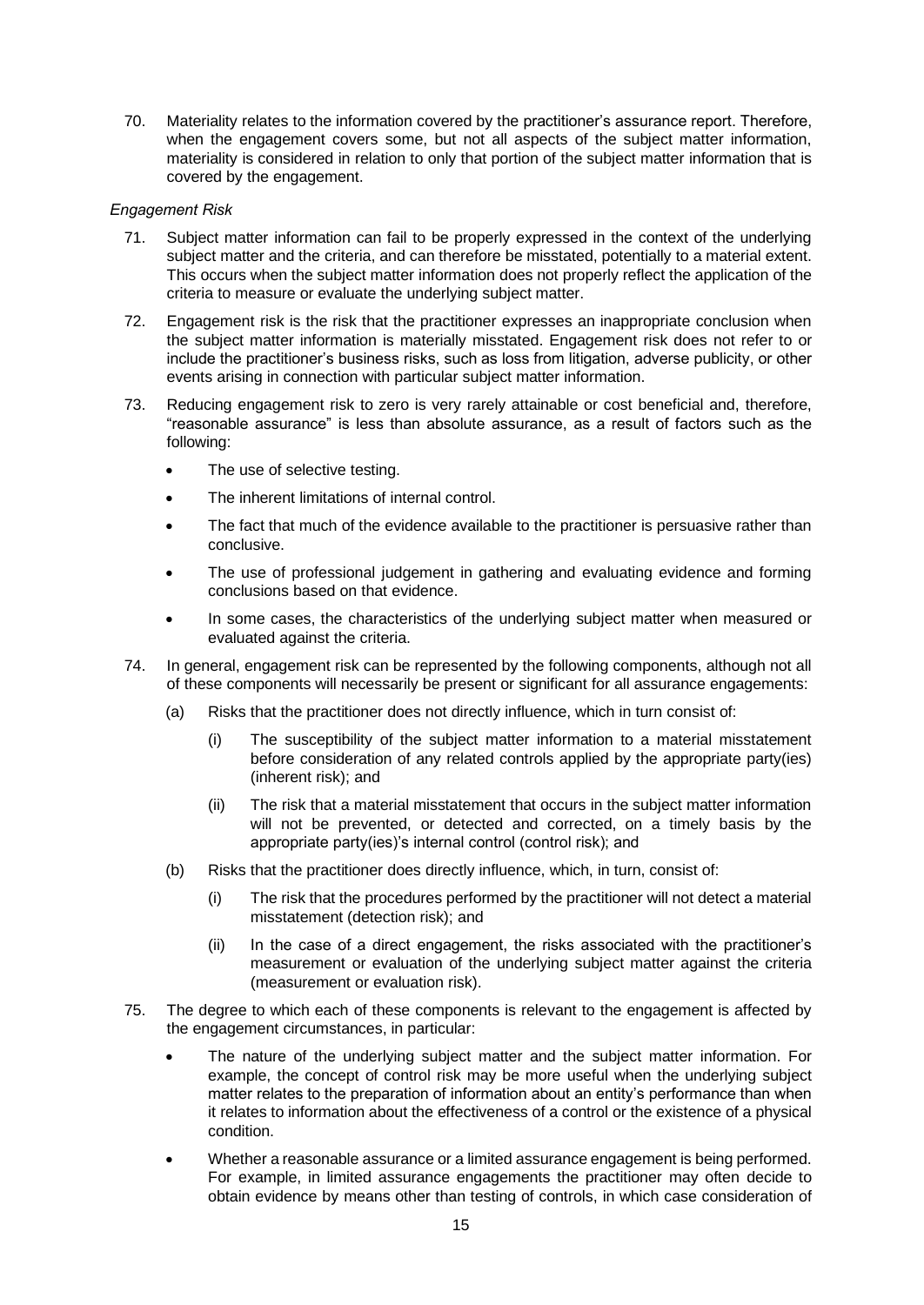control risk may be less relevant than in a reasonable assurance engagement on the same subject matter information.

• Whether it is a direct engagement or an attestation engagement. While the concept of control risk is relevant to attestation engagements, the broader concept of measurement or evaluation risk is more relevant to direct engagements.

The consideration of risks is a matter of professional judgement, rather than a matter capable of precise measurement.

#### *Nature, Timing and Extent of Procedures*

- 76. A combination of procedures is typically used to obtain either reasonable assurance or limited assurance. Procedures may include:
	- Inspection;
	- Observation;
	- Confirmation;
	- Re-calculation;
	- Re-performance:
	- Analytical procedures; and
	- Inquiry.

The exact nature, timing and extent of procedures will vary from one engagement to the next. For many assurance engagements, infinite variations in procedures are possible in theory. In practice, however, these are difficult to communicate clearly and unambiguously.

- 77. Both reasonable assurance and limited assurance engagements require the application of assurance skills and techniques and the gathering of sufficient appropriate evidence as part of an iterative, systematic engagement process that includes obtaining an understanding of the underlying subject matter and other engagement circumstances.
- 78. A reasonable assurance engagement involves:
	- (a) Based on an understanding of the underlying subject matter and other engagement circumstances, identifying and assessing the risks of material misstatement in the subject matter information;
	- (b) Designing and performing procedures to respond to the assessed risks and to obtain reasonable assurance to support the practitioner's conclusion; and
	- (c) Evaluating the sufficiency and appropriateness of the evidence obtained in the context of the engagement and, if necessary in the circumstances, attempting to obtain further evidence.
- 79. The nature, timing and extent of procedures for gathering sufficient appropriate evidence in a limited assurance engagement are limited relative to a reasonable assurance engagement. An underlying subject matter-specific Assurance Standard may establish that, for example, sufficient appropriate evidence for a particular type of limited assurance engagement is obtained primarily through analytical procedures and inquiries. In the absence of underlying subject matter-specific Assurance Standards for other types of limited assurance engagements, however, the procedures for gathering sufficient appropriate evidence may or may not primarily be analytical procedures and inquiries and will vary with the circumstances of the engagement, in particular, the underlying subject matter, and the information needs of the intended users and the engaging party, including relevant time and cost constraints. Determining the nature, timing and extent of procedures is a matter of professional judgement and will vary from one engagement to the next.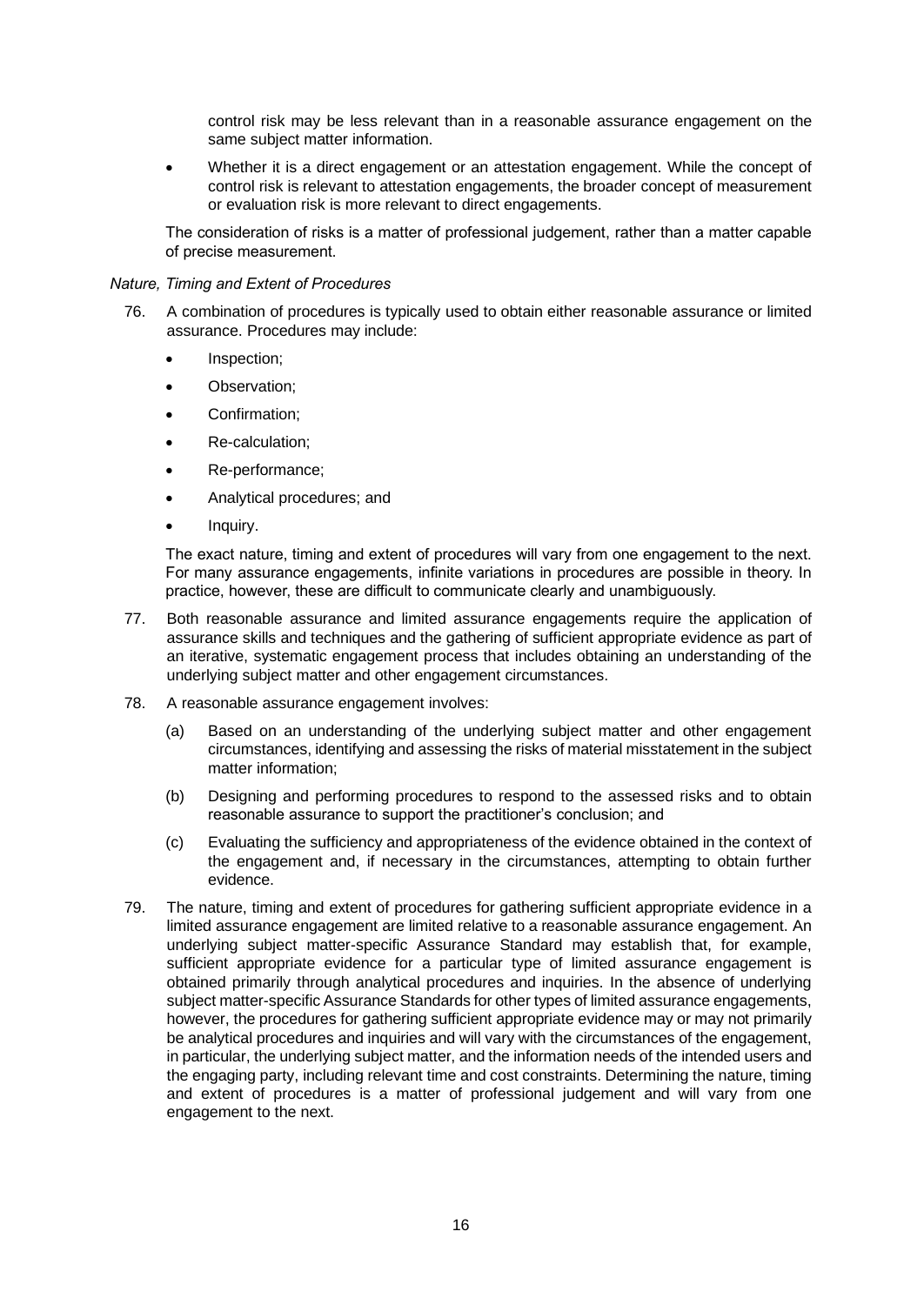- 80. A limited assurance engagement involves:
	- (a) Based on an understanding of the underlying subject matter and other engagement circumstances, identifying areas where a material misstatement of the subject matter information is likely to arise;
	- (b) Designing and performing procedures to address those areas and to obtain limited assurance to support the practitioner's conclusion; and
	- (c) If the practitioner becomes aware of a matter(s) that causes the practitioner to believe the subject matter information may be materially misstated, designing and performing additional procedures to obtain further evidence.

#### *Quantity and Quality of Available Evidence*

- 81. The quantity or quality of available evidence is affected by:
	- (a) The characteristics of the underlying subject matter and subject matter information. For example, less objective evidence might be expected when the subject matter information is future oriented rather than historical (see paragraph 40); and
	- (b) Other circumstances such as when evidence that could reasonably be expected to exist is not available because of, for example, the timing of the practitioner's appointment, an entity's document retention policy, inadequate information systems, or a restriction imposed by the responsible party.

Ordinarily, available evidence will be persuasive rather than conclusive.

- 82. An unmodified conclusion is not appropriate for either a reasonable assurance or a limited assurance engagement when:
	- (a) Circumstances prevent the practitioner from obtaining evidence required to reduce engagement risk to the appropriate level; or
	- (b) A party to the engagement imposes a restriction that prevents the practitioner from obtaining evidence required to reduce engagement risk to the appropriate level.

#### **Assurance Report**

- 83. The practitioner forms a conclusion on the basis of the evidence obtained, and provides a written report containing a clear expression of that assurance conclusion about the subject matter information. Assurance Standards establish basic elements for assurance reports.
- 84. In a reasonable assurance engagement, the practitioner's conclusion is expressed in the positive form that conveys the practitioner's opinion on the outcome of the measurement or evaluation of the underlying subject matter.
- 85. Examples of conclusions expressed in a form appropriate for a reasonable assurance engagement include:
	- When expressed in terms of the underlying subject matter and the applicable criteria, "In our opinion, the entity has complied, in all material respects, with XYZ law;"
	- When expressed in terms of the subject matter information and the applicable criteria, "In our opinion, the financial statements present fairly, in all material respects, the financial position of the entity as at [*date*] and its financial performance and its cash flows for the year then ended in accordance with XYZ framework;" or
	- When expressed in terms of a statement made by the appropriate party, "In our opinion, the [appropriate party's] statement that the entity has complied with XYZ law is, in all material respects, fairly stated," or "In our opinion, the [appropriate party's] statement that the key performance indicators are presented in accordance with XYZ criteria is, in all material respects, fairly stated."

In a direct engagement, the practitioner's conclusion is phrased in terms of the underlying subject matter and the criteria.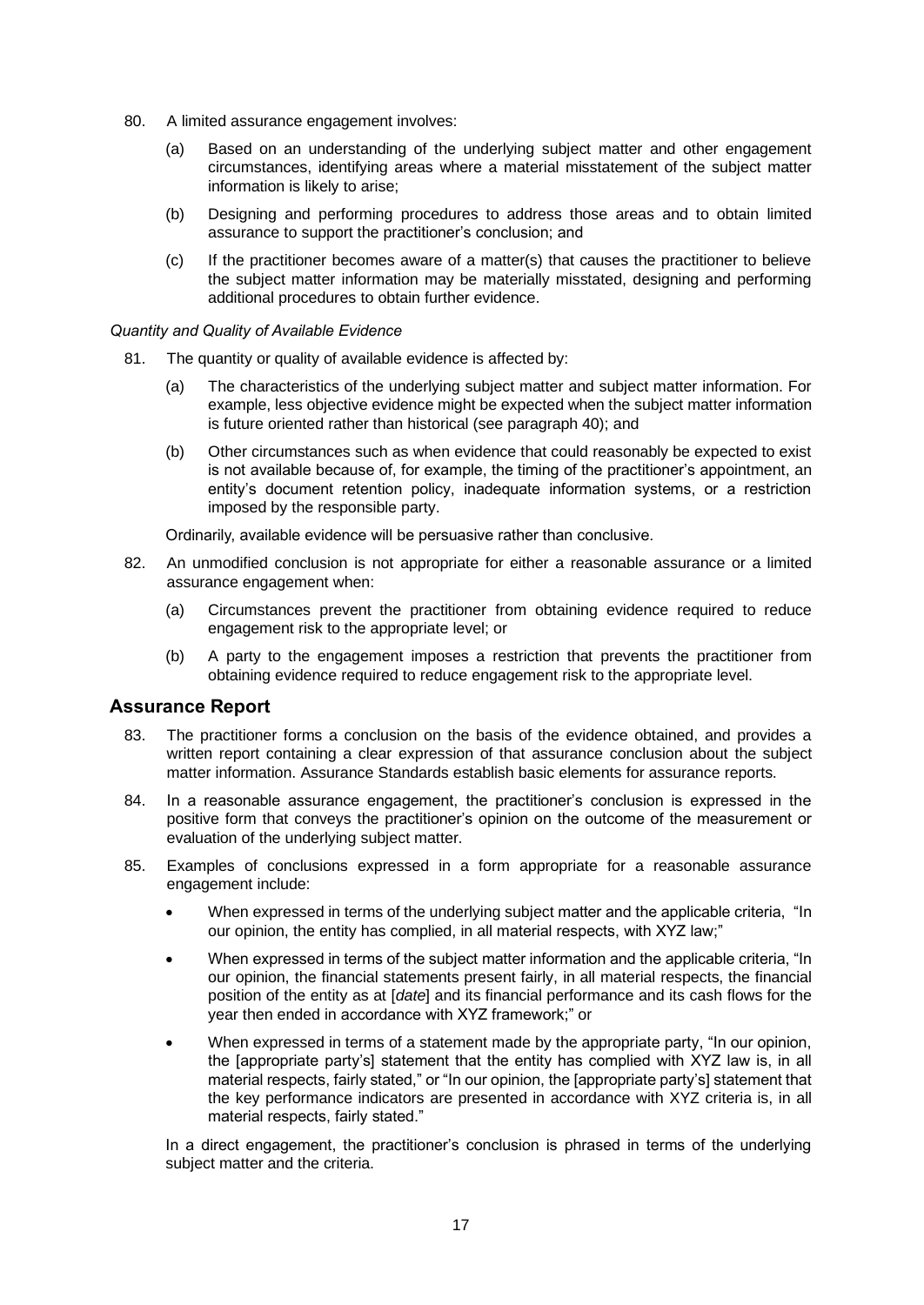- 86. In a limited assurance engagement, the practitioner's conclusion is expressed in a form that conveys whether, based on the engagement performed, a matter(s) has come to the practitioner's attention to cause the practitioner to believe the subject matter information is materially misstated, for example, "Based on the procedures performed and evidence obtained, nothing has come to our attention that causes us to believe that the entity has not complied, in all material respects, with XYZ law."
- 87. The practitioner may choose a "short-form" or "long-form" style of reporting to facilitate effective communication to the intended users. "Short-form" reports ordinarily include only the basic elements. "Long-form" reports include other information and explanations that are not intended to affect the practitioner's conclusion. As well as the basic elements, long-form reports may describe in detail the terms of the engagement, the criteria being used, findings relating to particular aspects of the engagement, details of the qualifications and experience of the practitioner and others involved with the engagement, disclosure of materiality levels, and, in some cases, recommendations. Whether to include any such information depends on its significance to the information needs of the intended users.
- 88. The practitioner's conclusion is clearly separated from information or explanations that are not intended to affect the practitioner's conclusion, including any Emphasis of Matter, Other Matter, findings related to particular aspects of the engagement, recommendations or additional information included in the assurance report. The wording used makes it clear that an Emphasis of Matter, Other Matter, findings, recommendations or additional information is not intended to detract from the practitioner's conclusion.
- 89. The practitioner expresses a modified conclusion in the following circumstances:
	- (a) When, in the practitioner's professional judgement, a scope limitation exists and the effect of the matter may be material. In such cases, the practitioner expresses a qualified conclusion or a disclaimer of conclusion. In some cases, the practitioner considers withdrawing from the engagement.
	- (b) When, in the practitioner's professional judgement, the subject matter information is materially misstated. In such cases, the practitioner expresses a qualified conclusion or adverse conclusion. In those direct engagements where the subject matter information is the practitioner's conclusion, and the practitioner concludes that some or all of the underlying subject matter does not, in all material respects, conform with the criteria, such a conclusion would also be considered to be qualified (or adverse as appropriate).
- 90. A qualified conclusion is expressed when the effects, or possible effects, of a matter are not so material and pervasive as to require an adverse conclusion or a disclaimer of conclusion.
- 91. If it is discovered after the engagement has been accepted that one or more preconditions for an assurance engagement is not present, the practitioner discusses the matter with the appropriate party(ies), and determines:
	- (a) Whether the matter can be resolved to the practitioner's satisfaction;
	- (b) Whether it is appropriate to continue with the engagement; and
	- (c) Whether and, if so, how to communicate the matter in the assurance report.
- 92. If it is discovered after the engagement has been accepted that some or all of the criteria are unsuitable or some or all of the underlying subject matter is not appropriate for an assurance engagement, the practitioner considers withdrawing from the engagement, if withdrawal is possible under applicable law or regulation. If the practitioner continues with the engagement, the practitioner expresses:
	- (a) A qualified conclusion or adverse conclusion depending on how material and pervasive the matter is, when, in the practitioner's professional judgement, the unsuitable criteria or inappropriate underlying subject matter is likely to mislead the intended users; or
	- (b) A qualified conclusion or a disclaimer of conclusion depending on, in the practitioner's professional judgement, how material and pervasive the matter is, in other cases.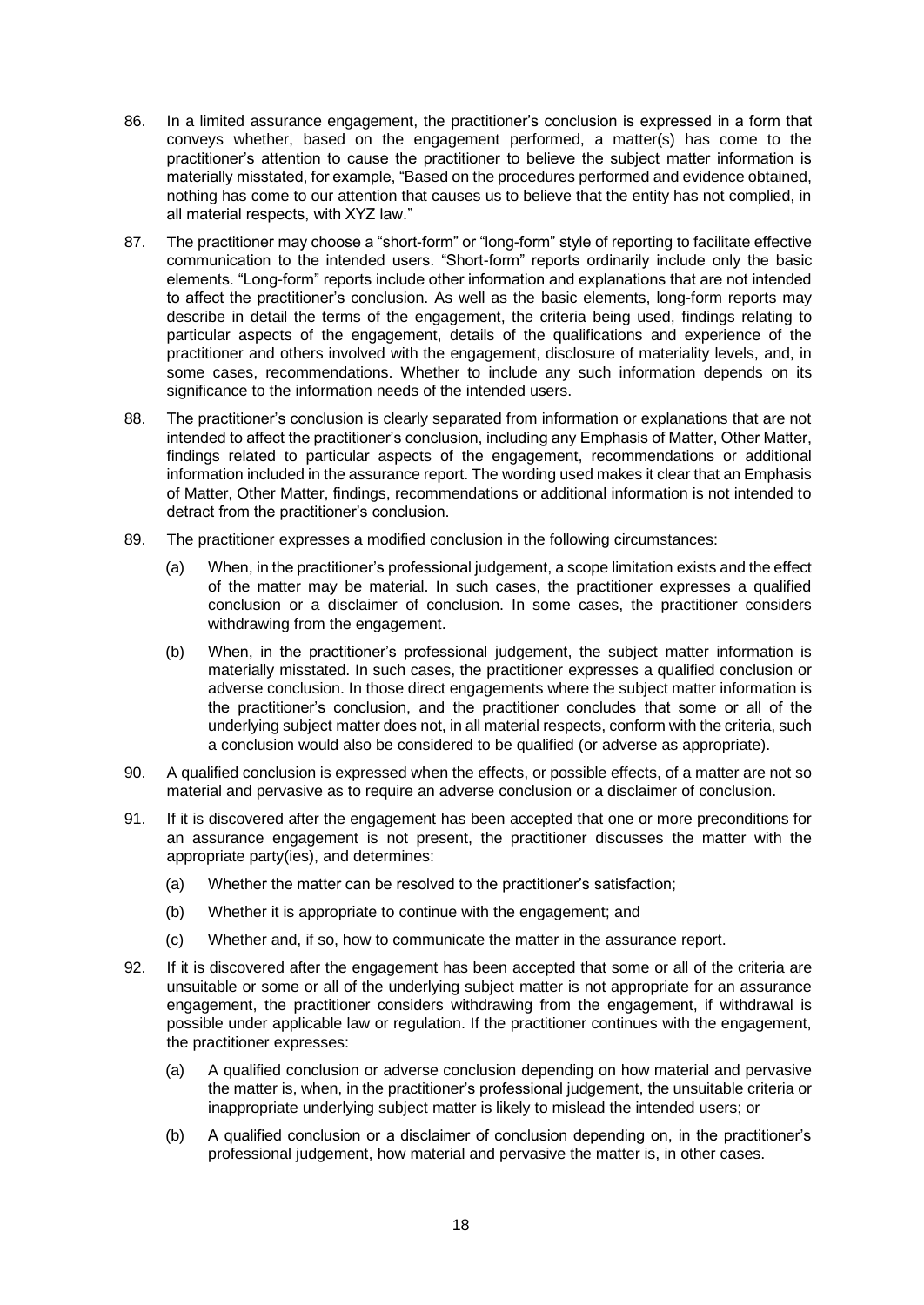## **Other Matters**

#### *Other Communication Responsibilities*

93. The practitioner considers whether, pursuant to the terms of the engagement and other engagement circumstances, any matter has come to the attention of the practitioner that is to be communicated with the responsible party, the measurer or evaluator, the engaging party, those charged with governance or others.

#### *Documentation*

- 94. Engagement documentation provides a record of the basis for the assurance report when it is prepared on a timely basis and is sufficient and appropriate to enable an experienced practitioner, having no previous connection with the engagement, to understand:
	- (a) The nature, timing and extent of the procedures performed to comply with relevant Assurance Standards and applicable legal and regulatory requirements;
	- (b) The results of the procedures performed, and the evidence obtained; and
	- (c) Significant matters arising during the engagement, the conclusions reached thereon, and significant professional judgements made in reaching those conclusions.
- 95. Engagement documentation includes how the practitioner addressed any inconsistency between information identified by the practitioner and the practitioner's final conclusion regarding a significant matter.

#### **Inappropriate Use of the Practitioner's Name**

96. A practitioner is associated with an underlying subject matter, or with the related subject matter information, when the practitioner reports on information about that underlying subject matter or consents to the use of the practitioner's name in a professional connection with that underlying subject matter, or with the related subject matter information. If the practitioner is not associated in this manner, third parties can assume no responsibility of the practitioner. If the practitioner learns that a party is inappropriately using the practitioner's name in association with an underlying subject matter, or with the related subject matter information, the practitioner requires the party to cease doing so. The practitioner also considers what other steps may be needed, such as informing any known third party users of the inappropriate use of the practitioner's name or seeking legal advice.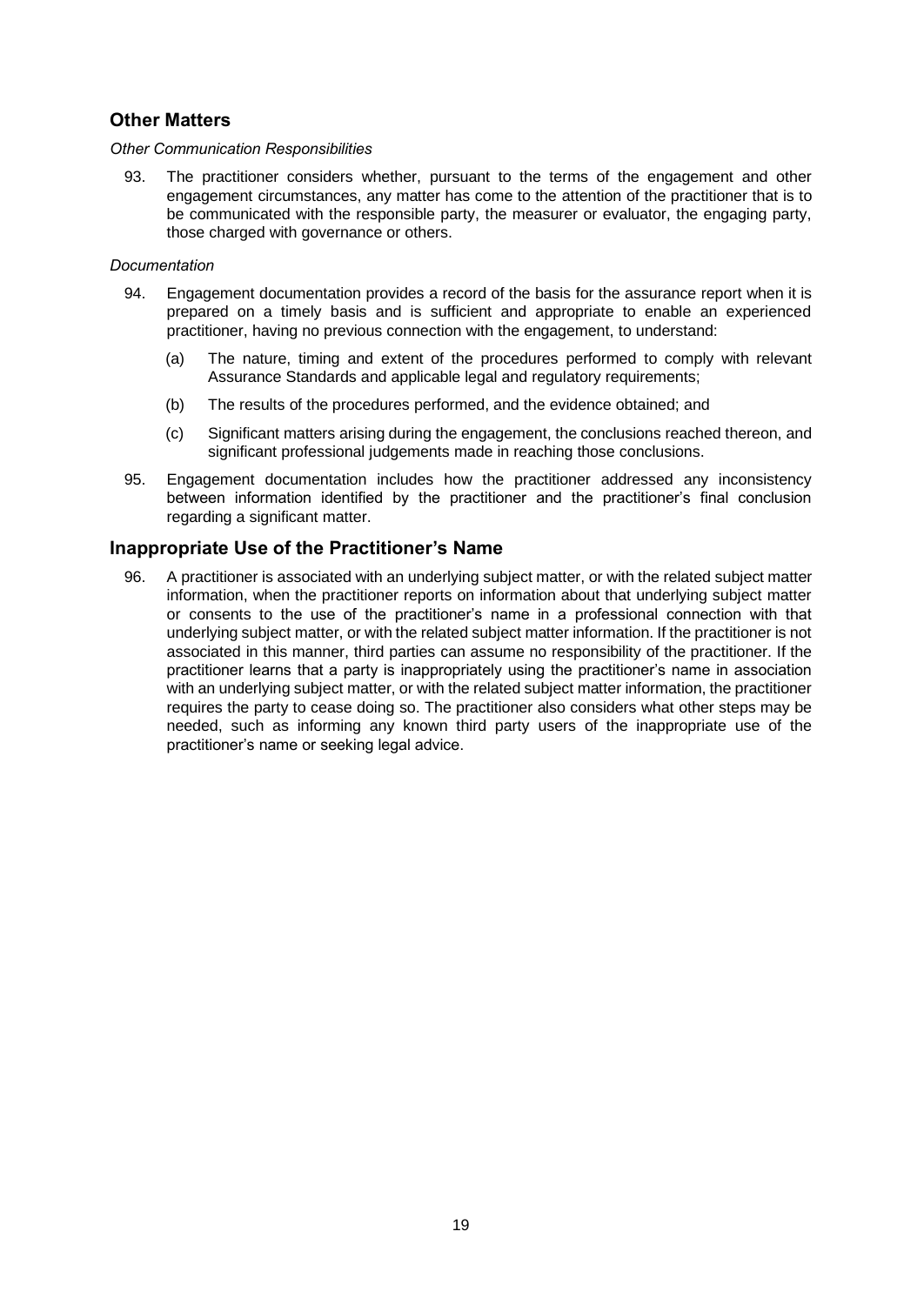## **Appendix 1**

## **Pronouncements Issued by ISCA, and Their Relationship to Each Other and the ACRA Code**

This Appendix illustrates the ambit of pronouncements issued by ISCA, and their relationship to each other and to the ACRA Code.

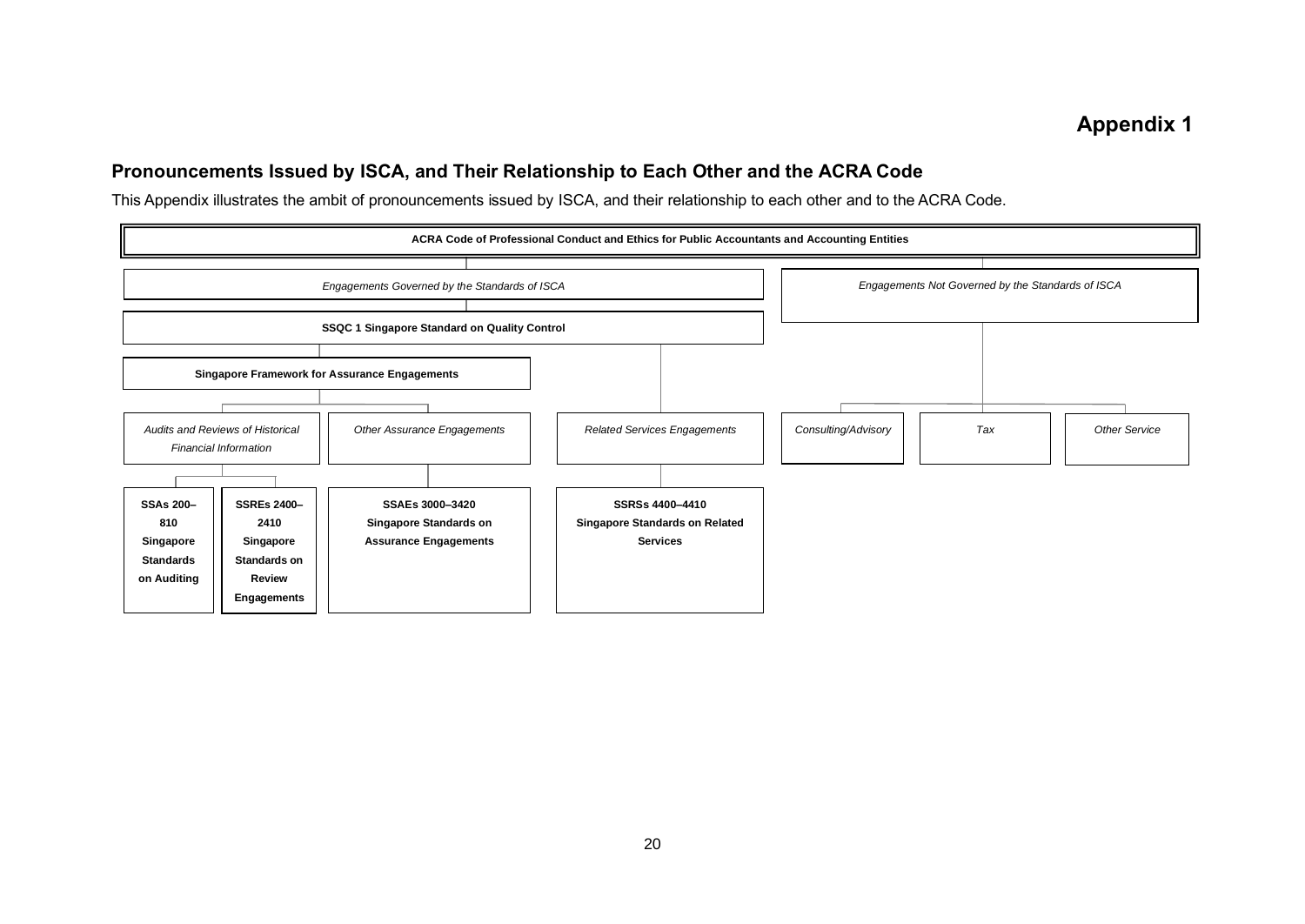## **Attestation Engagements and Direct Engagements**

This Appendix outlines the differences between an attestation engagement and a direct engagement.

- 1. In an attestation engagement, the measurer or evaluator, who is not the practitioner, measures or evaluates the underlying subject matter against the criteria, the outcome of which is the subject matter information. Subject matter information can fail to be properly expressed in the context of the underlying subject matter and the criteria, and can therefore be misstated, potentially to a material extent. The role of the practitioner in an attestation engagement is to obtain sufficient appropriate evidence in order to express a conclusion about whether the subject matter information, as prepared by the measurer or evaluator, is free from material misstatement.
- 2. In a direct engagement, the practitioner measures or evaluates the underlying subject matter against the criteria and presents the resulting subject matter information as part of, or accompanying the assurance report. The practitioner's conclusion in a direct engagement addresses the reported outcome of the measurement or evaluation of the underlying subject matter against the criteria. In some direct engagements, the practitioner's conclusion is, or is part of, the subject matter information. Depending on the underlying subject matter:
	- (a) The outcome of the measurement or evaluation in a direct engagement may be similar to a report or statement prepared by the measurer or evaluator in an attestation engagement. In other circumstances, however, the outcome, that is, the subject matter information, may be reflected in the description of the findings and basis for the practitioner's conclusion in a long-form assurance report; and
	- (b) The practitioner may use data collected or compiled by others. For example, the data may come from an information system maintained by the responsible party.
- 3. In addition to measuring or evaluating the underlying subject matter, in a direct engagement the practitioner also applies assurance skills and techniques to obtain sufficient appropriate evidence in order to express a conclusion about whether the subject matter information is materially misstated. The practitioner may obtain that evidence simultaneously with the measurement or evaluation of the underlying subject matter, but may also obtain it before or after such measurement or evaluation.
- 4. The value of a direct engagement lies in the combination of:
	- (a) The independence of the practitioner from the underlying subject matter, the engaging party, intended users and the responsible party, notwithstanding that the practitioner is not independent of the subject matter information because the practitioner prepared the subject matter information; and
	- (b) The assurance skills and techniques applied when measuring or evaluating the underlying subject matter, which results in the accumulation of evidence that is of a similar quantity and quality as for an attestation engagement. It is this obtaining of sufficient appropriate evidence that distinguishes a direct engagement from a mere compilation. To illustrate this point, if a practitioner were compiling an entity's greenhouse gas statement, the practitioner would not, for example, test the calibration of monitoring devices. In a direct engagement, however, the practitioner would, where relevant, either calibrate monitoring devices as part of the measurement process, or test the calibration of monitoring devices performed by others to the same extent as would be the case if the engagement were an attestation engagement.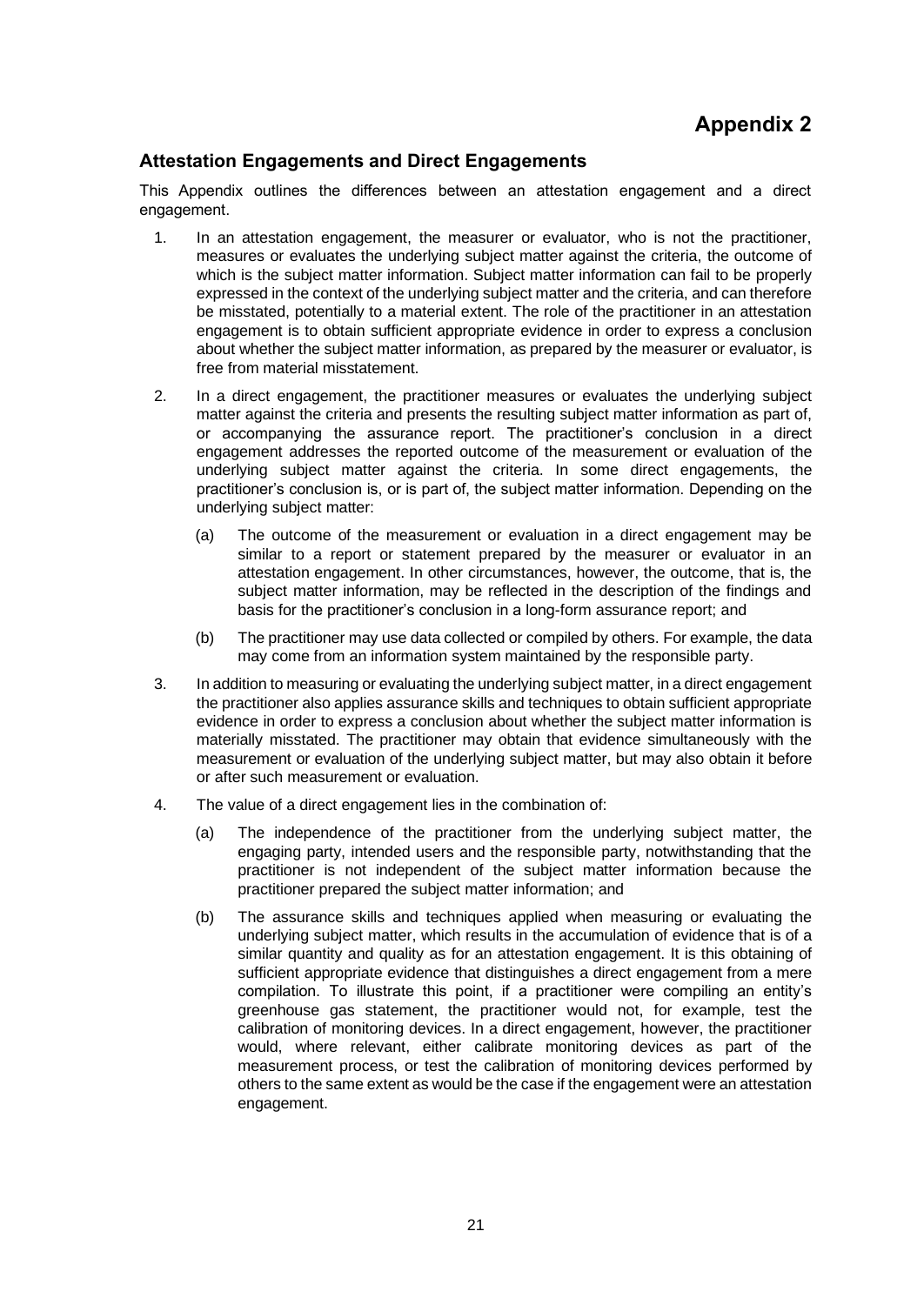## **Appendix 3**



### **The Parties to an Assurance Engagement**

- 1. All assurance engagements have at least three parties: the responsible party, the practitioner, and the intended users. Depending on the engagement circumstances, there may also be a separate role of measurer or evaluator, or engaging party.
- 2. The above diagram illustrates how the following roles relate to an assurance engagement:
	- (a) The responsible party is responsible for the underlying subject matter.
	- (b) The measurer or evaluator uses the criteria to measure or evaluate the underlying subject matter resulting in the subject matter information.
	- (c) The engaging party agrees the terms of the engagement with the practitioner.
	- (d) The practitioner obtains sufficient appropriate evidence in order to express a conclusion designed to enhance the degree of confidence of the intended users other than the responsible party about the subject matter information.
	- (e) The intended users make decisions on the basis of the subject matter information. The intended users are the individual(s) or organisation(s), or group(s) thereof that the practitioner expects will use the assurance report. In some cases, there may be intended users other than those to whom the assurance report is addressed.
- 3. The following observations can be made about these roles:
	- Every assurance engagement has at least a responsible party and intended users, in addition to the practitioner.
	- The practitioner cannot be the responsible party, the engaging party or an intended user.
	- In a direct engagement, the practitioner is also the measurer or evaluator.
	- In an attestation engagement, the responsible party, or someone else, but not the practitioner, can be the measurer or evaluator.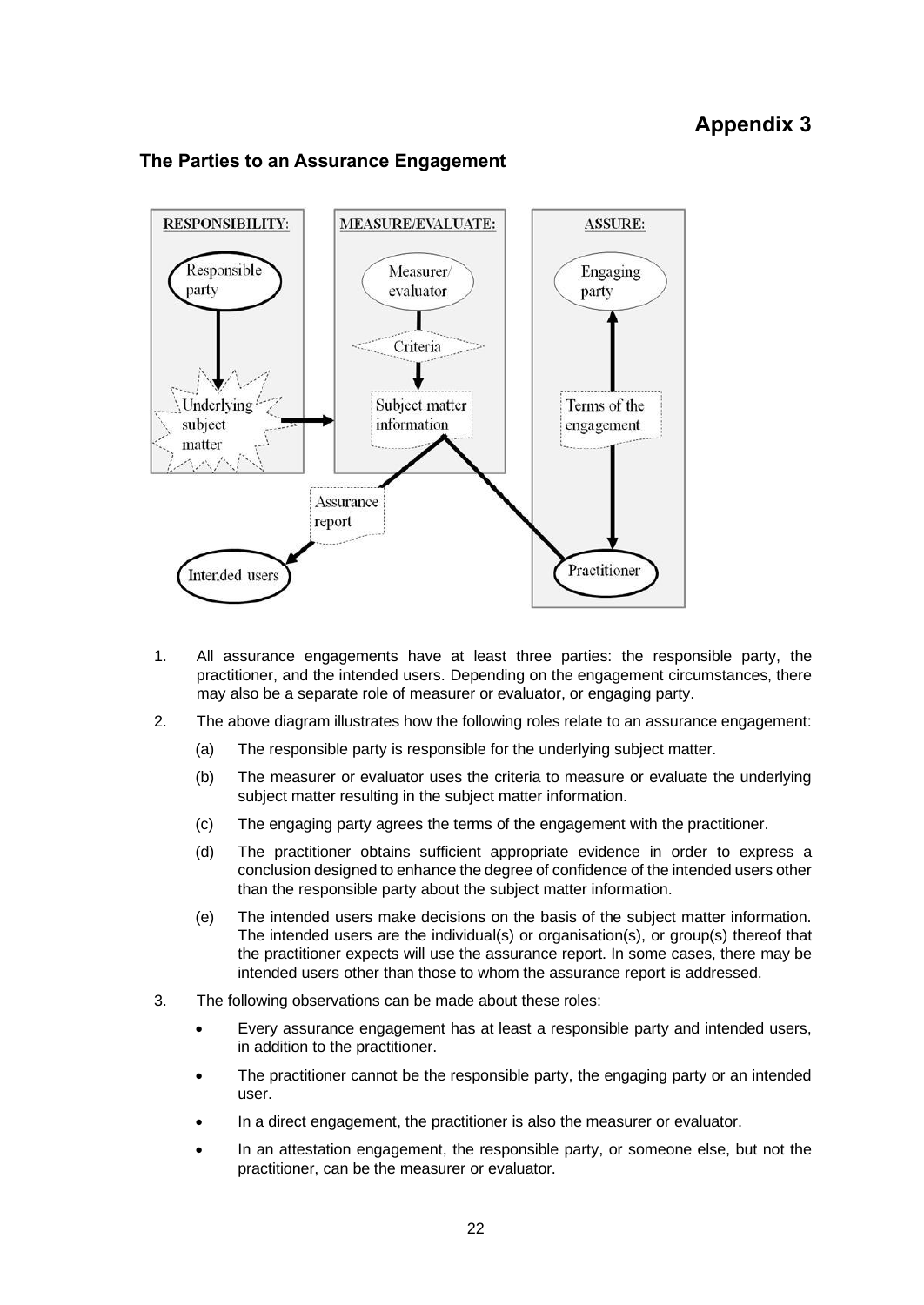- Where the practitioner has measured or evaluated the underlying subject matter against the criteria, the engagement is a direct engagement. The character of that engagement cannot be changed to an attestation engagement by another party assuming responsibility for the measurement or evaluation, for example, by the responsible party attaching a statement to the subject matter information accepting responsibility for it.
- The responsible party can be the engaging party.
- In many attestation engagements the responsible party may also be the measurer or evaluator, and the engaging party. An example is when an entity engages a practitioner to perform an assurance engagement regarding a report it has prepared about its own sustainability practices. An example of when the responsible party is different from the measurer or evaluator is when the practitioner is engaged to perform an assurance engagement regarding a report prepared by a government organisation about a private company's sustainability practices.
- In an attestation engagement, the measurer or evaluator ordinarily provides the practitioner with a written representation about the subject matter information. In some cases, the practitioner may not be able to obtain such a representation, for example, when the engaging party is not the measurer or evaluator.
- The responsible party can be one of the intended users, but not the only one.
- The responsible party, the measurer or evaluator, and the intended users may be from different entities or the same entity. As an example of the latter case, in a twotier board structure, the supervisory board may seek assurance about information provided by the executive board of that entity. The relationship between the responsible party, the measurer or evaluator, and the intended users needs to be viewed within the context of a specific engagement and may differ from more traditionally defined lines of responsibility. For example, an entity's senior management (an intended user) may engage a practitioner to perform an assurance engagement on a particular aspect of the entity's activities that is the immediate responsibility of a lower level of management (the responsible party), but for which senior management is ultimately responsible.
- An engaging party that is not also the responsible party can be the intended user.
- 4. The practitioner's conclusion may be phrased either in terms of:
	- The underlying subject matter and the applicable criteria;
	- The subject matter information and the applicable criteria; or
	- A statement made by the appropriate party.
- 5. The practitioner and the responsible party may agree to apply the principles of the Assurance Standards to an engagement when there are no intended users other than the responsible party but where all other requirements of the Assurance Standards are met. In such cases, the practitioner's report includes a statement restricting the use of the report to the responsible party.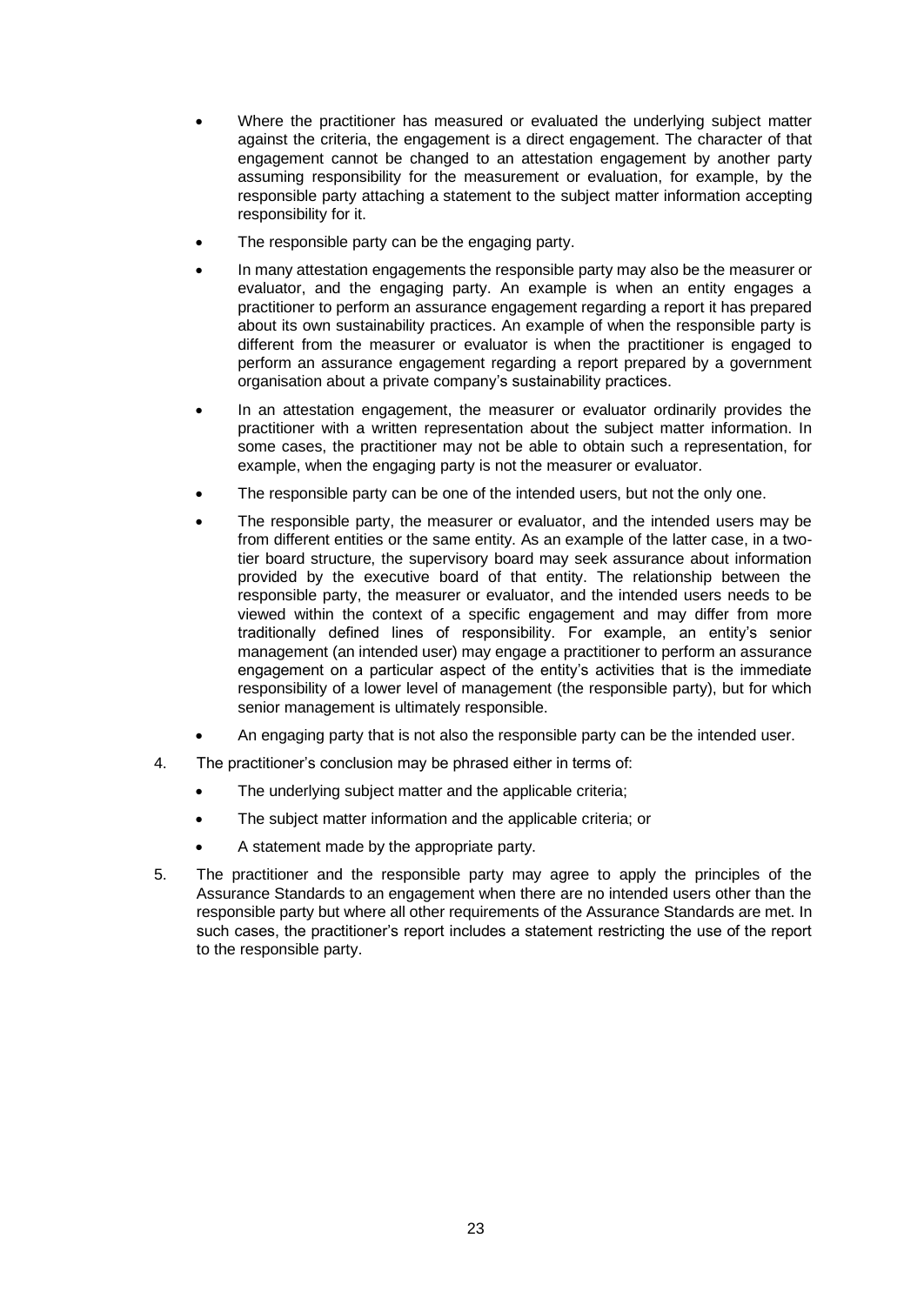# **Appendix 4**

## **Categorisation of Underlying Subject Matters**

The table below shows a categorisation of the range of possible underlying subject matters with some examples. For some categories no example is given because it is unlikely that assurance engagements with respect to information in these categories would be undertaken. The categorisation is not necessarily complete, the categories are not necessarily mutually exclusive, and some underlying subject matter or subject matter information may have components in more than one category, for example, integrated reporting and corporate social responsibility reporting will likely have both historical and future-oriented information and both financial and non-financial information. Also, in some cases, the examples are the subject matter information, in other cases they are the underlying subject matter or merely an indication of the type of question that information could assist with, whichever is more meaningful in the circumstances.

| <b>Information about:</b> |                                                                         | <b>Historical Information</b>                                                                                                                                                                                                                                                       | <b>Future Oriented Information</b>                                                                                                                                                                                             |
|---------------------------|-------------------------------------------------------------------------|-------------------------------------------------------------------------------------------------------------------------------------------------------------------------------------------------------------------------------------------------------------------------------------|--------------------------------------------------------------------------------------------------------------------------------------------------------------------------------------------------------------------------------|
| <b>Financial</b>          | Performance                                                             | <b>Financial Statements</b><br>prepared in accordance with<br>an acceptable financial<br>reporting framework                                                                                                                                                                        | $\bullet$<br>Forecast/projected cash<br>flow                                                                                                                                                                                   |
|                           | <b>Position</b>                                                         |                                                                                                                                                                                                                                                                                     | $\bullet$<br>Forecast/projected<br>financial position                                                                                                                                                                          |
| Non-<br><b>Financial</b>  | Performance<br>Use of<br>Resources/<br><b>Value for</b><br><b>Money</b> | Greenhouse Gas<br>$\bullet$<br><b>Statement</b><br><b>Sustainability Report</b><br>$\bullet$<br><b>KPIs</b><br>$\bullet$<br>Statement on effective<br>$\bullet$<br>use of resources<br>Statement on Value for<br>Money<br>Corporate social<br>$\bullet$<br>responsibility reporting | <b>Expected emissions</b><br>$\bullet$<br>reductions attributable to<br>a new technology, or<br>Greenhouse Gases to be<br>captured by planting<br>trees<br>Statement that a<br>proposed action will<br>provide value for money |
|                           | <b>Condition</b>                                                        | Description of a<br>$\bullet$<br>system/process as<br>implemented at a point<br>in time<br>Physical<br>$\bullet$<br>characteristics, for<br>example, the size of<br>leased property                                                                                                 |                                                                                                                                                                                                                                |
| System/<br><b>Process</b> | <b>Description</b>                                                      | The description of a<br>$\bullet$<br>system of internal<br>control                                                                                                                                                                                                                  |                                                                                                                                                                                                                                |
|                           | <b>Design</b>                                                           | The design of controls<br>$\bullet$<br>at a service<br>organisation                                                                                                                                                                                                                 | $\bullet$<br>The design of proposed<br>controls for a forthcoming<br>production process                                                                                                                                        |
|                           | Operation/<br><b>Performance</b>                                        | The operating<br>$\bullet$<br>effectiveness of<br>procedures for hiring<br>and training staff                                                                                                                                                                                       |                                                                                                                                                                                                                                |